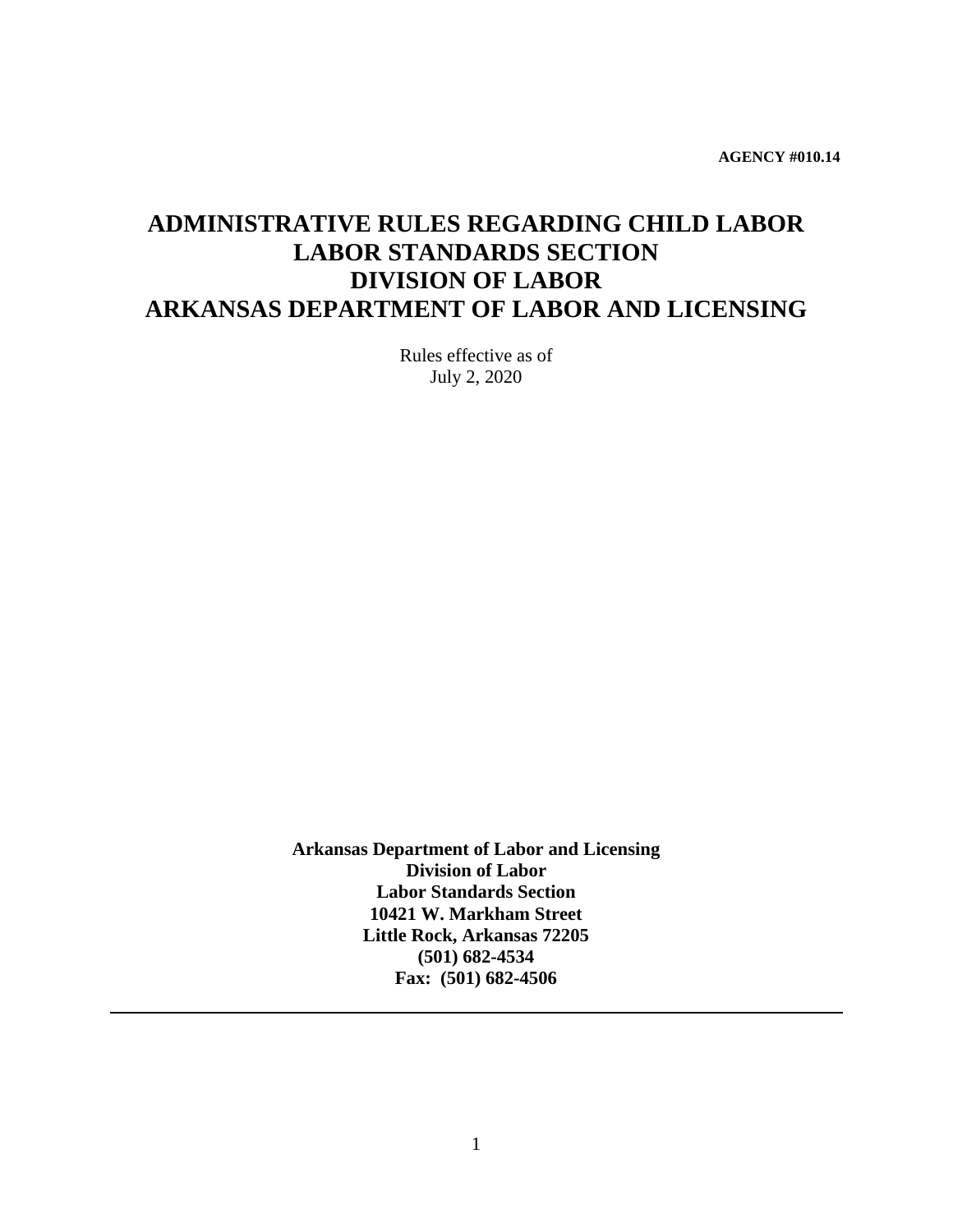# **ADMINISTRATIVE RULES REGARDING CHILD LABOR LABOR STANDARDS SECTION DIVISION OF LABOR ARKANSAS DEPARTMENT OF LABOR AND LICENSING**

# **CONTENTS**

Rules effective as of January 1, 2020

| <b>Rule Number</b> | <b>Title</b>                                     | <b>Page Number</b> |
|--------------------|--------------------------------------------------|--------------------|
|                    | <b>GENERAL</b>                                   |                    |
| 010.14-300         | Definitions                                      | $\overline{4}$     |
| 010.14-301         | Minimum Age Standards                            | $\overline{4}$     |
|                    | <b>EMPLOYMENT CERTIFICATES</b>                   |                    |
| 010.14-302         | General                                          | 6                  |
| 010.14-303         | <b>Application for Employment Certificate</b>    | 6                  |
| 010.14-304         | Review, Issuance and Maintenance of Certificates | 7                  |
| 010.14-305         | Revocation                                       | $\overline{7}$     |
|                    | <b>HAZARDOUS OCCUPATIONS</b>                     |                    |
| 010.14-306         | Occupations                                      | 8                  |
| 010.14-307         | Occupations in Retail, Food Service and Gasoline | 10                 |
|                    | <b>Service Establishments</b>                    |                    |
| 010.14-308         | Occupations in Agriculture                       | 11                 |
| 010.14-309         | Work Experience and Career Exploration Programs  | 16                 |
| 010.14-310         | <b>Administrative Responsibility</b>             | 17                 |
|                    | THE ENTERTAINMENT INDUSTRY                       |                    |
| 010.14-311         | Definitions                                      | 18                 |
| 010.14-312         | <b>Entertainment Work Permit</b>                 | 18                 |
| 010.14-313         | Hours and Rest Time                              | 20                 |
| 010.14-314         | Insurance                                        | 21                 |
| 010.14-315         | Safety and Supervision                           | 22                 |
| 010.14-316         | Schooling                                        | 23                 |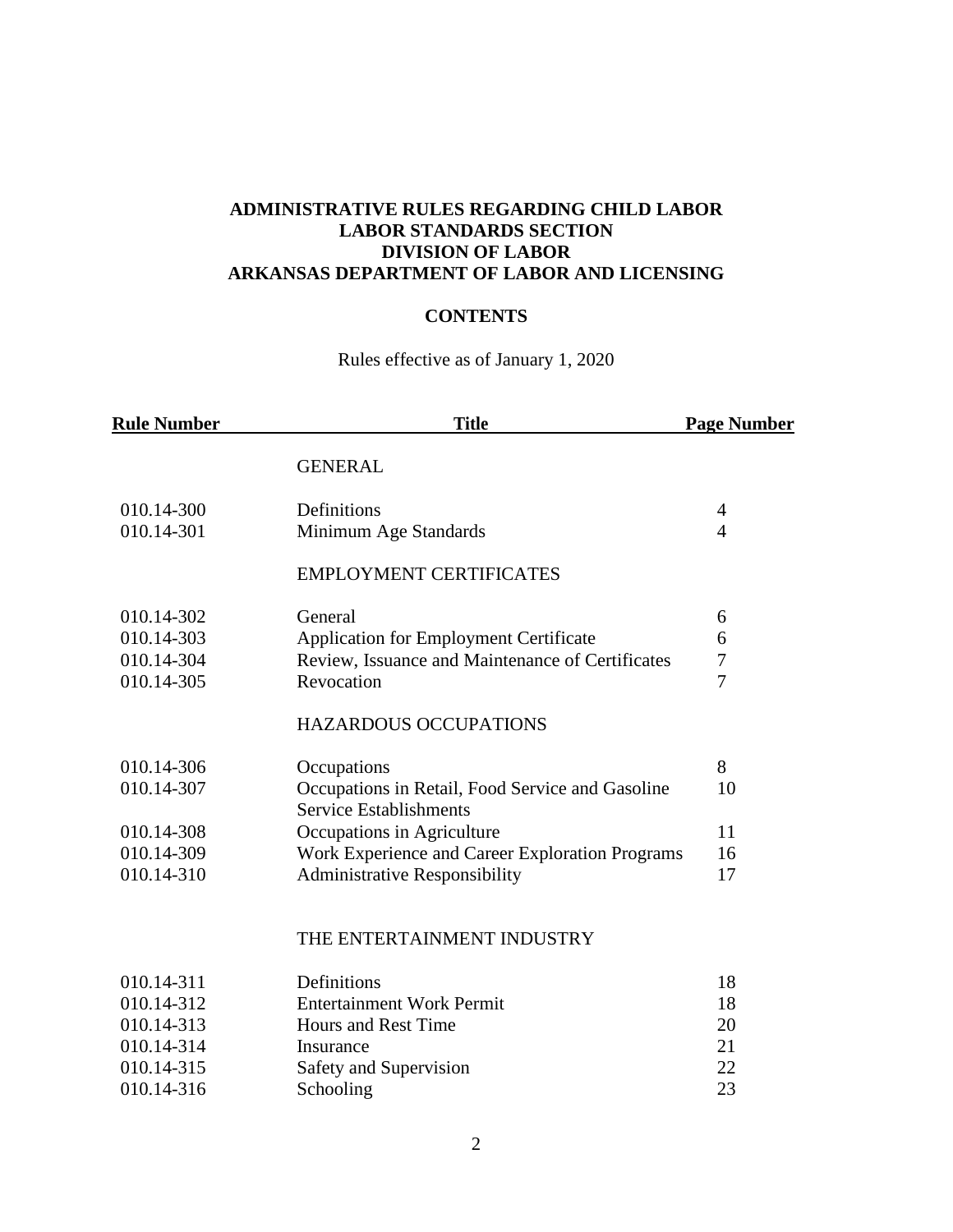# HOURS OF EMPLOYMENT

| 010.14-317<br>010.14-318 | Children Under Sixteen (16)<br>Children Under Seventeen (17) | 23<br>23 |
|--------------------------|--------------------------------------------------------------|----------|
|                          | <b>RECORDKEEPING</b>                                         |          |
| 010.14-319               | Records to be Maintained                                     | 24       |
| 010.14-320               | Record Accessibility                                         | 25       |
| 010.14-321               | <b>Record Retention</b>                                      | 25       |
|                          | <b>CIVIL MONEY PENALTIES</b>                                 |          |
| 010.14-322               | <b>Civil Penalties</b>                                       | 25       |
| 010.14-323               | <b>Civil Penalty Assessment</b>                              | 26       |
| 010.14-324               | Contesting a Civil Penalty                                   | 26       |
| 010.14-325               | <b>Effective Date and History</b>                            | 27       |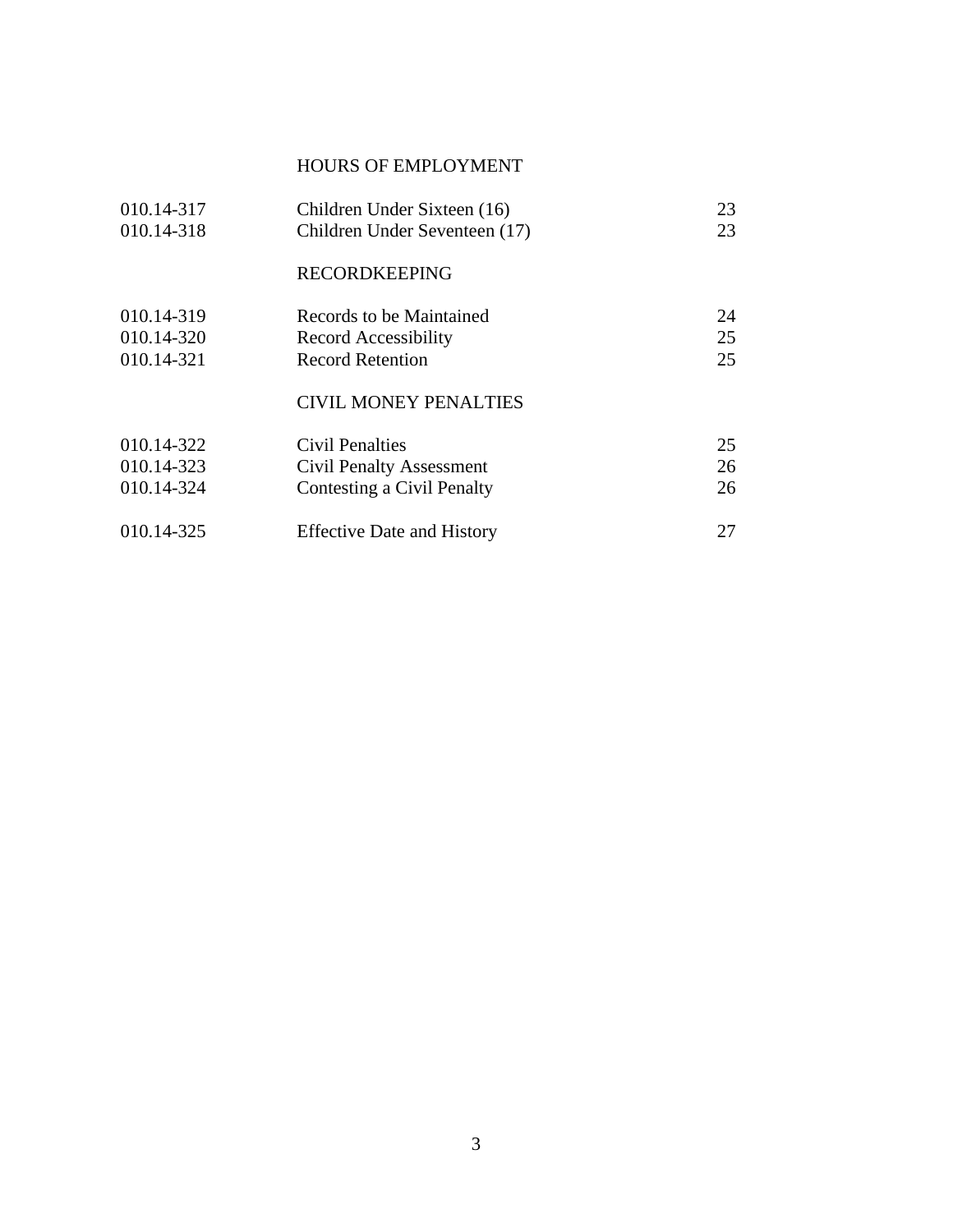# **010.14-300 Child Labor Administrative Rules**

# **GENERAL**

#### **010.14-300 Definitions**

1. "Child" or "children" means any person under the age of seventeen (17) years, unless more narrowly defined within the context of a specific rule.

2. "Department" means the Arkansas Department of Labor and Licensing.

3. "Director" means the Director of the Division of Labor, Department of Labor and Licensing.

4. "Division" means the Division of Labor of the Department of Labor and Licensing.

5. "Employ" includes to suffer or permit to work.

6. "FLSA" means the federal Fair Labor Standards Act, 29 U.S.C. §§ 201 et seq.

7. "Non-School Days" means days that school is not in session in the district where a child resides.

8. "Remunerative Occupation" means any occupation in which compensation for services is made, anticipated, or required by contract or by the FLSA or Ark. Code Ann. §§ 11-4-201 et seq.

9. "School Vacation" means any period, other than a weekend, in which school is not in session in the district where a child resides. This includes summer break, Christmas break, and spring break.

10. "Section" means the Labor Standards Section, Division of Labor, Department of Labor and Licensing.

#### **010.14-301 Minimum Age Standards**

(a) No child sixteen (16) years of age shall be subject to these rules if:

(1) The child is a graduate of any high school, vocational school or technical school;

#### or

(2) The child is married or is a parent.

(b) No child under the age of fourteen (14) years shall be employed or permitted to work in any remunerative occupation, except as follows:

(1) During school vacation, children under fourteen (14) years may be employed by their parents or guardians in occupations owned or controlled by them;

 $(2)(A)$  A child under the age of fourteen (14) years may be employed or may enter into contracts upon written approval of the parent or guardian of the minor to buy, sell, and deliver and to collect for newspapers during the school term or during vacation, if the child is attending school, as required by law, and does not engage in the employment or activity except at times when his presence is not required at school.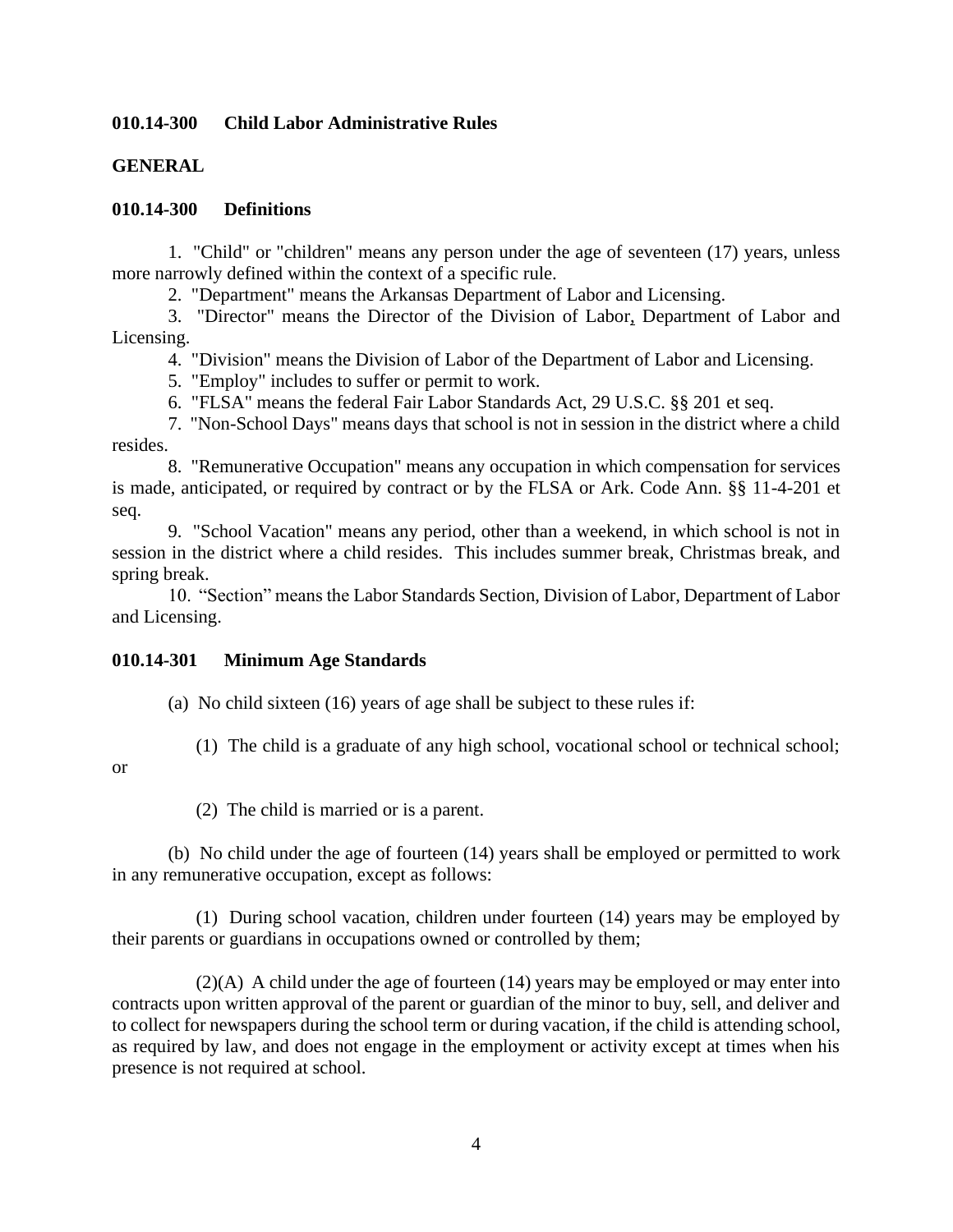(B) The provisions of Rule 010.14-301(a)(2)(A) shall be applicable only where the provision is made by the employer or newspaper company contractor to provide insurance or indemnity for injury to or death of the minor arising out of bodily injury caused by an accident when the accident hazard arises while the minor is on the business of the employer or performing the activities set out in the contract.

(C) The schedule of benefits under this program of insurance or indemnity shall provide at least ten thousand dollars (\$10,000) for accidental death of the minor, and the sum shall be reasonably and equitably prorated for dismemberment of the minor. The insurance of indemnity shall further provide blanket medical coverage for all hospital and medical expenses up to five thousand dollars (\$5,000) resulting from an accident. This hospital and medical expense protection shall be excess insurance coverage or indemnity over and above any other collectable insurance.

(3)(A) A child under the age of fourteen (14) years may be employed or may enter into contracts, upon written approval of the parent or guardian of the minor, to serve as and perform the duties of a "batboy" or "batgirl", for a professional baseball club, during the school term, or during vacation, if the child is attending school, as required by law, and does not engage in the employment or activity except at times when his presence is not required at school.

(B) The provisions of  $010.14-301(a)(3)(A)$  shall be applicable only where the provision is made by the employer or professional baseball club to provide insurance or indemnity for injury to or death of the minor arising out of bodily injury caused by an accident when the accident hazard arises while the minor is on the business of the employer or performing the activities set out in the contract.

(C) No child shall be employed or permitted to work pursuant to the provisions of Rule  $010.14-301(a)(3)(A)$  for more than ten (10) hours in any day or after 11:00 p.m. on nights preceding school days or after 1:00 a.m. on nights preceding non-school days.

(4) A child under the age of fourteen (14) years may be employed in the entertainment industry provided such employment is in compliance with the provisions of Ark. Code Ann. §§ 11-12-101 through -105 and Rules 010.14-311 through 010.14-316 herein.

(c) No child under the age of sixteen (16) years shall be employed or permitted to work in certain enumerated occupations prohibited by Ark. Code Ann. §§ 11-6-105 and 107 or determined to be hazardous by the director. *See* Rules 010.14-306 through 010.14-309 herein.

(d) No child under the age of sixteen (16) years shall be employed or permitted to work without an employment certificate or entertainment work permit issued and maintained pursuant to the provisions of Ark. Code Ann. §§11-6-109, and 11-12-104 and Rules 010.14-302; 010.14- 305 and 010.14-312 herein, except:

(1) A child employed as a newspaper carrier pursuant to Rule 010.14-301 (a)(2); and

- (2) A child employed as a "batboy" or "batgirl" pursuant to Rule  $010.14-301(a)(3)$ .
- (e) No person under the age of twenty-one (21) years shall operate any taxicab or bus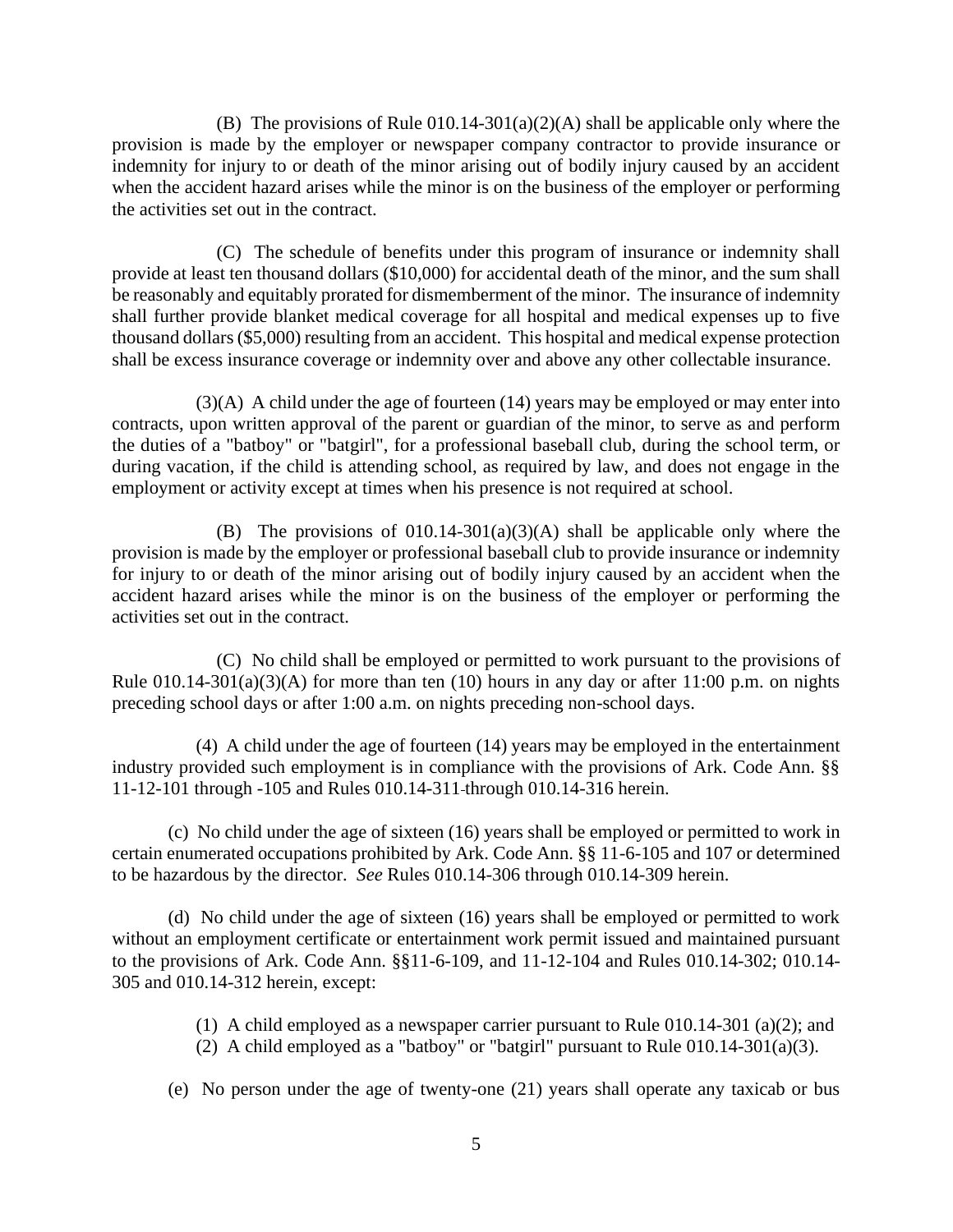service for hire, or otherwise, in a city of the first class or to drive a bus or taxicab, as an employee, partner, or otherwise, for another. Ark. Code Ann. § 14-57-402.

# **EMPLOYMENT CERTIFICATES**

#### **010.14-302 General**

(a) No child under sixteen (16) years shall be employed or permitted to work unless the child first obtains an employment certificate issued by the director. For children employed in the entertainment industry, see Rules 010.14-311 through 010.14-316 herein.

(b) A child who resides in homes for dependent children may perform domestic activities without being considered an employee. Such activities include personal care, maintenance of living quarters, work around the residence or its farms and other activities normally performed by children when living at home and under direct parental control.

(c) All children employed in interstate commerce or in the production of good for interstate commerce, or employed in any enterprise engaged in interstate commerce or the production of goods for interstate commerce, are subject to the child labor provisions of the federal Fair Labor Standards Act, (FLSA) 29 U.S.C. §§ 201 et seq. Establishments or individuals so covered by the FLSA are subject to all the rules this chapter relating to child labor, including the issuance, maintenance, and revocation of employment certificates.

(d) An employment certificate is valid only for the employer specified on the certificate. A new certificate must be obtained for each new employer. A certificate remains valid for a child who terminates employment but then resumes work at the same place of employment.

(e) The provisions of rules 010.14-302 through 010.14-305 do not apply to children employed or permitted to work as newspaper carriers pursuant to Rule  $010.14-301(a)(2)$  or as "batboys" or "batgirls" pursuant to Rule 010.14-301(a)(3).

#### **010.14-303 Application for Employment Certificate**

(a) Application for an employment certificate shall be made on a form provided and approved by the division.

(b) The applicant for an employment certificate must provide proof of age by means of one of the following:

- (1) A birth certificate;
- (2) Record of Baptism or Confirmation;
- (3) Bible record;
- (4) Passport or Certificate of Arrival in the United States;
- (5) Insurance policy at least one (1) year old;
- (6) School records; or
- (7) Any state driver's license or learner's permit.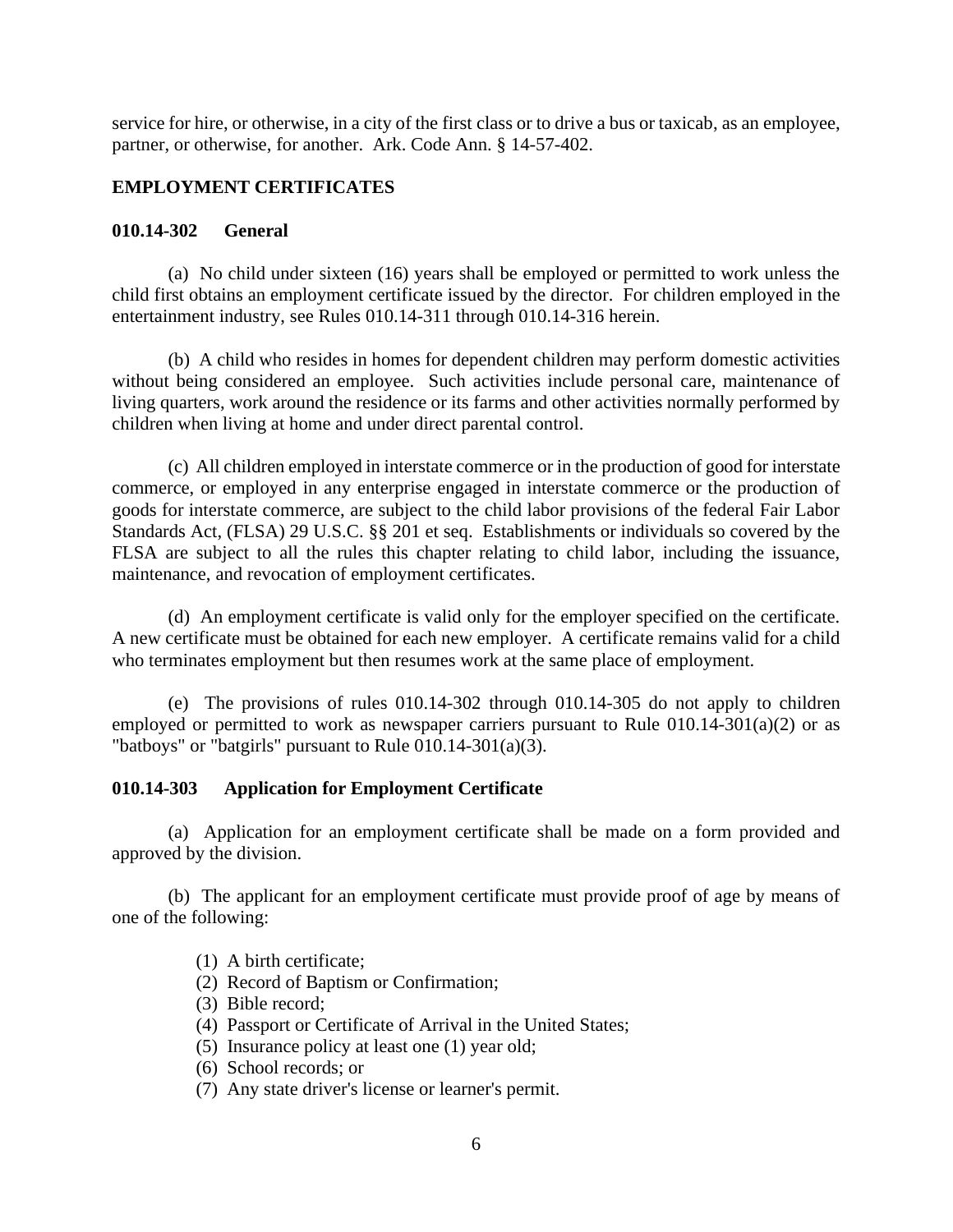(c) The application for an employment certificate will require submission of the following information:

(1) Child's name, address, telephone number, sex, age and birthdate;

(2) Employer's name, address and telephone number;

(3) A signed statement from the employer verifying the intention to employ, describing the work to be performed, and listing the daily and weekly hours of employment; and

(4) The signature of a parent or guardian consenting to the issuance of the employment certificate.

#### **010.14-304 Review, Issuance and Maintenance of Certificates**

(a) The Labor Standards Section shall review each application for an employment certificate and shall refuse to issue a certificate for cause.

(1) No certificate shall be issued where the proposed employment does not comply with all statutory requirements and prohibitions, and all rules promulgated thereunder.

(2) No certificate shall be issued to a youth or an establishment required to comply with or subject to regulation of child labor under the FLSA if the proposed employment will be in violation of the FLSA and all rules promulgated thereunder.

(b) The Labor Standards Section shall issue each employment certificate in duplicate. One copy shall be maintained by the section for a period of three (3) years. One copy shall be mailed or delivered to the employer.

(c) No employer shall employ a child until the employer has received his copy of the employment certificate. The employer shall maintain the certificate on record where it is readily accessible to the Division of Labor, the Arkansas Department of Education, and local school officials. The employer shall maintain the certificate on record so long as the child is employed thereunder and for a period of three (3) years after the employment terminates.

(d) If the Labor Standards Section refuses to issue or denies an employment certificate, it shall notify the child and employer of the reason(s) for such a refusal in writing. The employer or child may request an administrative hearing on such refusal or denial within fifteen (15) days of receipt of such notice. Procedures for such administrative reviews shall conform to those for hearings in contested cases involving civil money penalties pursuant to Rule 010.14-324.

### **010.14-305 Revocation**

(a) The Labor Standards Section may revoke an employment certificate for cause. The section shall notify the child and the employer that the certificate is being revoked and shall specify the reasons for the revocation.

(b) If a certificate is revoked, the employer shall cease to employ the child and return the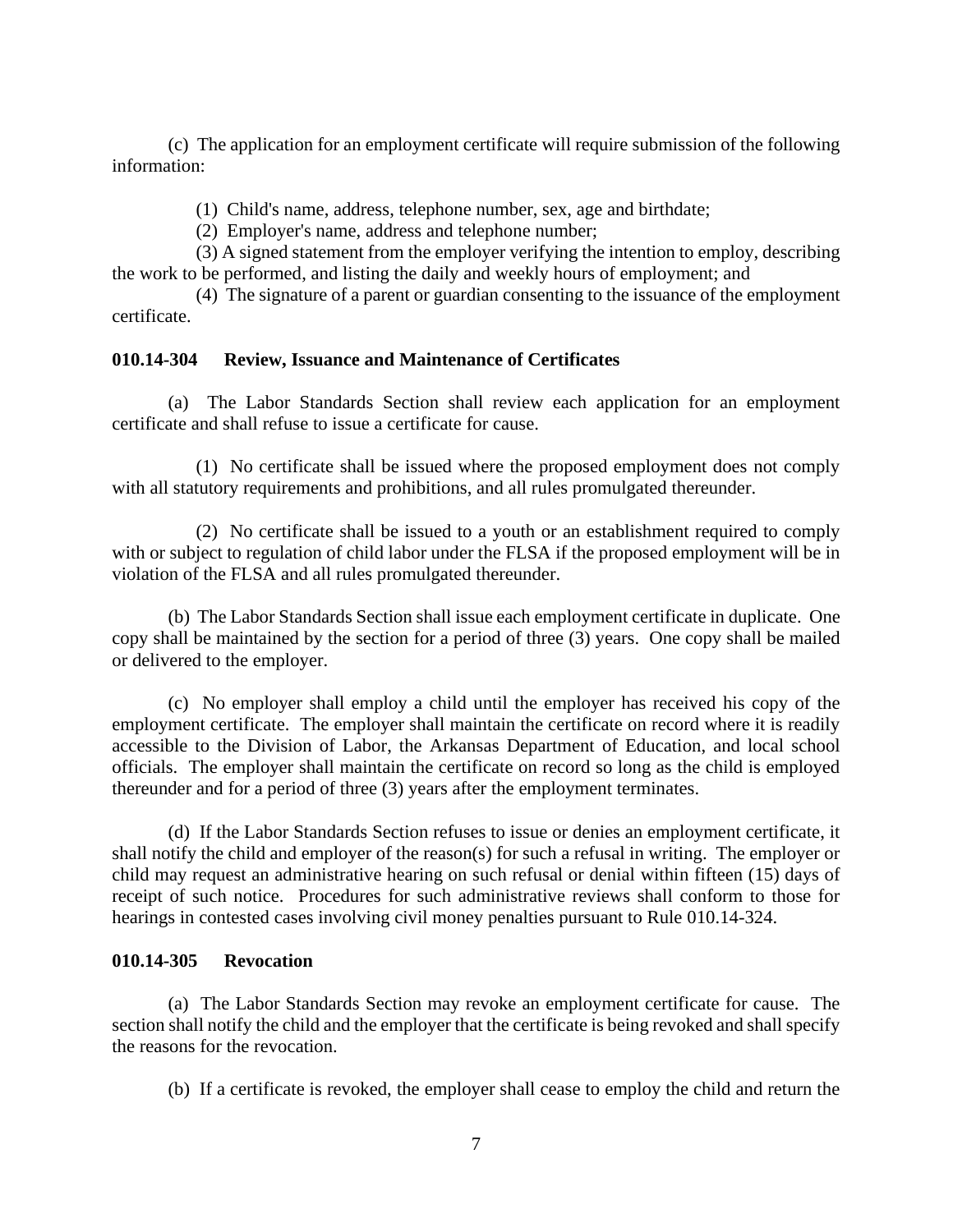certificate to the division.

(c) The employer or child may obtain an administrative review of the revocation by making a written request for a hearing in the same manner as provided in Rule 010.14-304(d) herein. Even if a request for a hearing is filed, the certificate must be returned and the employment must cease pursuant to paragraph (b) of this Rule.

## **HAZARDOUS OCCUPATIONS**

#### **010.14-306 Occupations**

(a) Ark. Code Ann. §§ 11-6-105 and 11-6-107 provide that children under sixteen (16) years shall not be employed and shall not be permitted to work in certain enumerated occupations found by the General Assembly to be hazardous, specifically:

- (1) Adjusting any belt to any machinery;
- (2) Sewing or lacing machine belts in any workshop or factory;
- (3) Oiling, wiping, or cleaning machinery or assisting therein;
- (4) Operating or assisting in operating any of the following machines:
	- (A) Circular or band saws;
	- (B) Wood shapers;
	- (C) Wood jointers;
	- (D) Planers;
	- (E) Sandpaper of wood polishing machinery;
	- (F) Wood turning or boring machinery;
	- (G) Picker machines or machines used in picking wool;
	- (H) Carding machines;
	- (I) Job or cylinder printing presses operated by power other than foot power;
	- (J) Boring or drill presses;
	- (K) Stamping machines used in metal or in paper or leather manufacturing;
	- (L) Metal or paper cutting machines;
	- (M) Corner staying machines in paper box factories;
	- (N) Steam boilers;
	- (O) Dough brakes or cracker machinery of any description;
	- (P) Wire or iron straightening or drawing machinery;
	- (Q) Rolling mill machinery;
	- (R) Washing, grinding, or mixing machinery;
	- (S) Laundering machinery;
- (5) In proximity to any hazardous or unguarded belt, machinery, or gearing;
- (6) Upon any railroad, whether steam, electric, or hydraulic; or,

(7) In any saloon, resort, or bar where intoxicating liquor of any kind is sold or dispensed.

(b) The following occupations are determined by the director to be sufficiently dangerous to the life or limb or injurious to the health or morals of children under sixteen (16) years to justify their exclusion therefrom: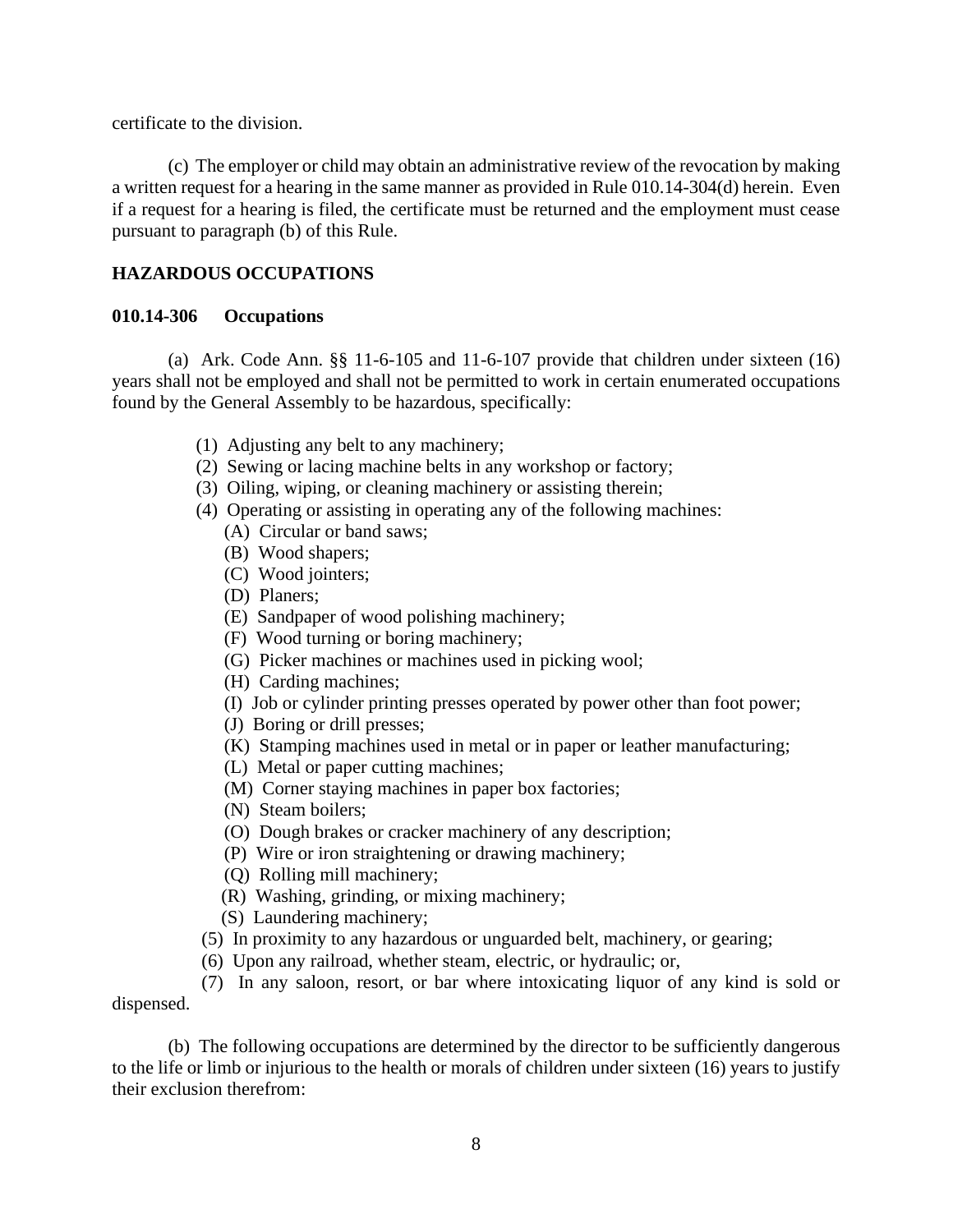(1) Manufacturing, mining, or processing occupations, including occupations requiring the performance of any duties in work rooms or work places where goods are manufactured, mined, or otherwise processed;

(2) Occupations which involve the operation or tending of hoisting apparatus or of any power-driven machinery other than office machines;

(3) The operation of motor vehicles or service as helpers on such vehicles;

(4) Public messenger service;

(5) Occupations in connection with:

(A) Transportation of persons or property by rail, highway, air, water, pipeline, or other means:

(B) Warehousing and storage;

(C) Communications and public utilities;

(D) Construction (including demolition and repair); except such office (including ticket office) work, or sales work in connection with paragraphs  $(5)(A),(B),(C)$ , and  $(D)$  of this Rule 010.14-306(b), as does not involve the performance of any duties on trains, motor vehicles, aircraft, vessels, or other media of transportation or at the actual site of construction operations;

(6) Occupations in or about plants or establishments manufacturing or storing explosives or articles containing explosive components except where such work is performed in a "nonexplosive area" as defined in Rule  $010.14-306(b)(6)(C)$ .

(A) The term "plant or establishment manufacturing or storing explosives or articles containing explosive component" means the land with all the buildings and other structures thereon used in connection with the manufacturing or processing or storing of explosives or articles containing explosive components.

(B) The terms "explosives" and "articles containing explosive components" means and include ammunition, black powder, blasting caps, fireworks, high explosives, primers, smokeless powder, and all goods classified and defined as explosives by the federal Department of Transportation regulations 49 C.F.R. Parts 171 to 180 as they exist on the effective date of this Rule.

(C) The term "nonexplosive area" shall mean an area which meets all the following criteria:

(i) None of the work performed in the area involves the handling or use of explosives;

(ii) The area is separated from the explosives area by a distance not less than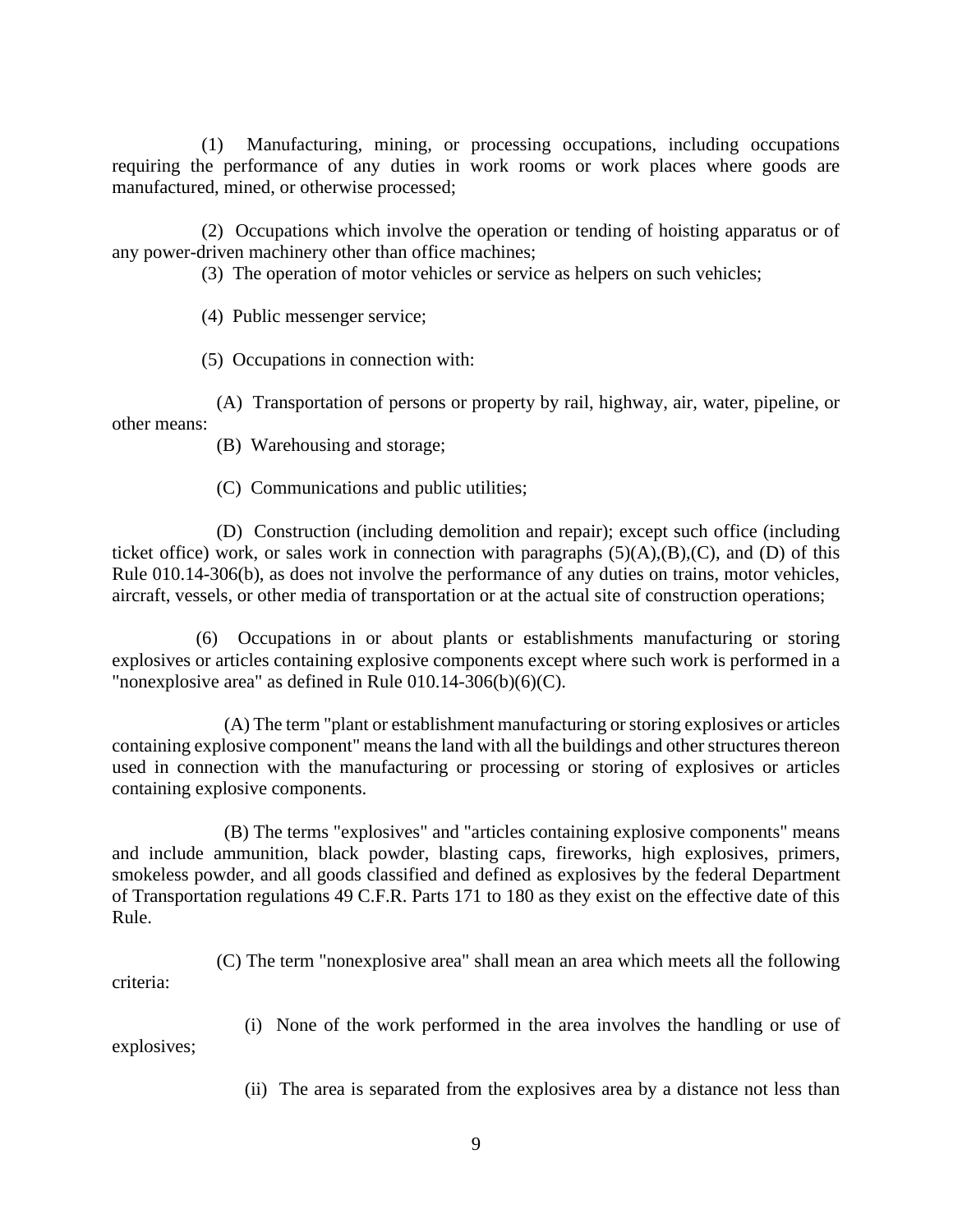that prescribed in the American Table of Distances for the protection of inhabited buildings;

(iii) The area is separated from the explosives area by a fence or is otherwise located so that it constitutes a definite designated area; and

(iv) Satisfactory controls have been established to prevent employees under 16 years of age within the area from entering any area in or about the plant which does not meet criteria of  $010.14-306(b)(6)(C)(i)$  through (iv);

(7) Occupations in logging and in the operation of any sawmill, lath mill, shingle mill, or cooperage stock mill; and

(8) Occupations in or about slaughtering and meat packing establishments, or rendering plants and

(9) Occupations in proximity to pin-setting machinery or gearing in bowling alleys.

# **010.14-307 Occupations in Retail, Food Service, and Gasoline Service Establishments.**

(a) The following occupations are permissible for the employment of children age 14 and 15 years, provided there is compliance with employment certificate requirements (Rule 010.14- 302 through 010.14-305), and hour restrictions (Rule 010.14-317).

(1) Office and clerical work, including the operation of office machines;

(2) Cashiering, selling, modeling, art work, work in advertising departments, window trimming, and comparative shopping;

(3) Price marking and tagging by hand or by machine, assembling orders, packing and shelving;

(4) Bagging and carrying out customers' orders;

(5) Errand and delivery work by foot, bicycle, and public transportation;

(6) Clean up work, including the use of vacuum cleaners and floor waxers, and maintenance of grounds, but not including the use of power-driven mowers, or cutters;

(7) Kitchen work and other work involved in preparing and serving food and beverages, including the operation of machines and devices used in the performance of such work, such as but not limited to dishwashers, toasters, dumbwaiters, popcorn poppers, milk shake blenders, and coffee grinders (*See* Rule 010.14-307(b)(5) for the prohibition on cooking and baking);

(8) Work in connection with cars and trucks if confined to the following: Dispensing gasoline and oil; courtesy service; car cleaning, washing and polishing; and other occupations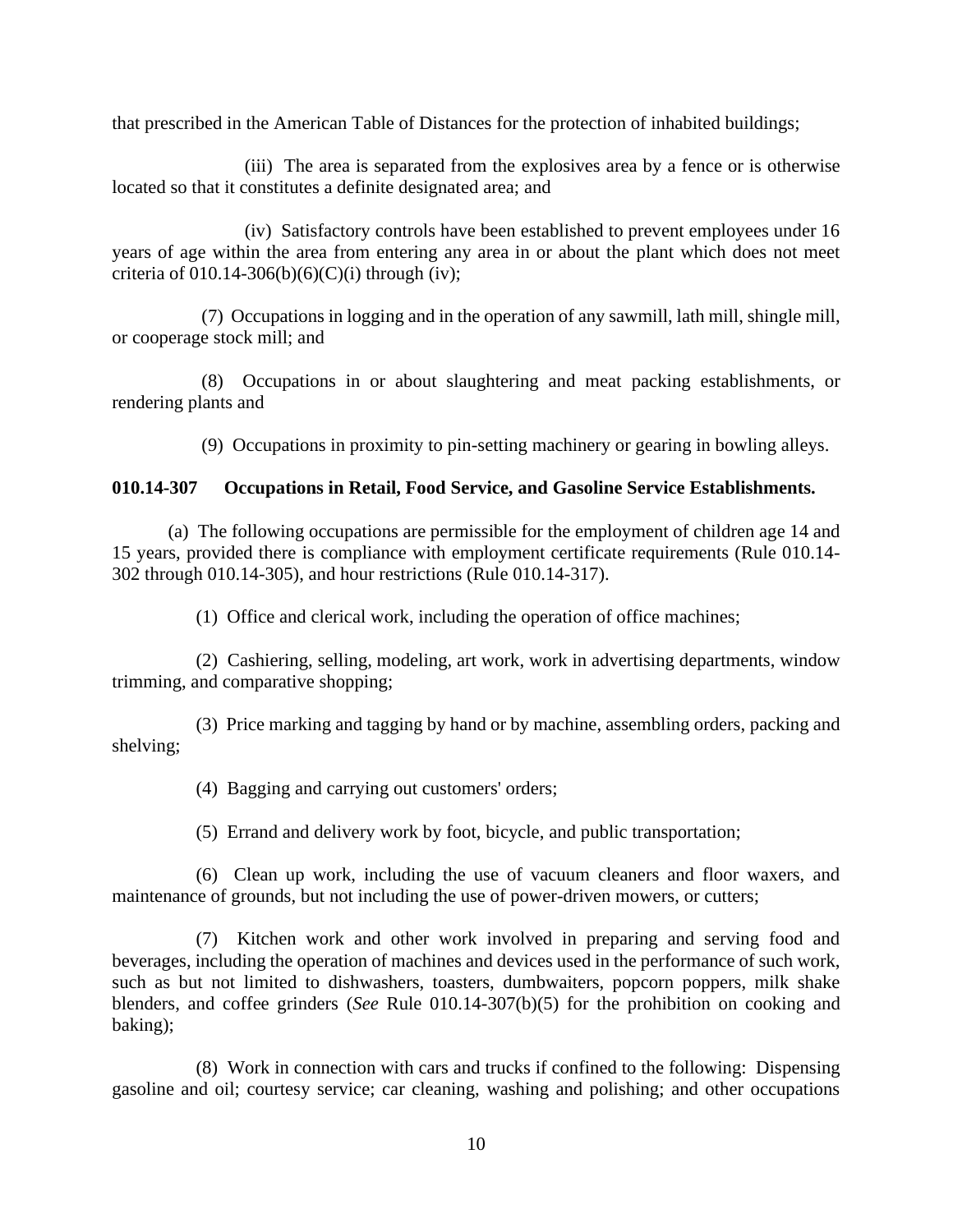permitted by this Rule 010.14-307(a), but not including work involving the use of pits, racks, or lifting apparatus, or involving the inflation of any tire mounted on a rim equipped with a removable retaining ring.

(9) Cleaning vegetables and fruits, and wrapping, sealing, labeling, weighing, pricing and stocking goods when performed in areas physically separate from those where the work described in paragraph (b)(7) of this Rule is performed;

(b) Paragraph (a) of this Rule shall not be construed to permit the application of this Rule to any of the following occupations in retail, food service, and gasoline service establishments:

(1) All occupations listed in Rule 010.14-306 except occupations involving processing, operation of machines and work in rooms where processing the manufacturing take place which are permitted by paragraph (a) of this Rule;

(2) Work performed in or about boiler or engine rooms;

(3) Work in connection with maintenance or repair of the establishment, machines or equipment;

(4) Outside window washing that involves working from window sills, and all work requiring the use of ladders, scaffolds, or their substitutes;

(5) Cooking (except at soda fountains, lunch counters, snack bars, or cafeteria service counters) and baking;

(6) Occupations which involve operating, setting up, adjusting, cleaning, oiling, or repairing power-driven food slicers and grinders, food choppers, and cutters, and bakery-type mixers;

(7) Work in freezers and meat coolers and all work in the preparation of meats for sale except as described in paragraph (a)(9) of this Rule;

(8) Loading and unloading goods to and from trucks, railroad cars, or conveyors;

(9) All occupations in warehouses except office and clerical work.

(c) This Rule 010.14-307, shall not prohibit the employment of a child below the age of sixteen (16) by his parent or guardian in an occupation owned or controlled by such parent or guardian.

#### **010.14-308 Occupations in Agriculture**

(a) The following occupations in agriculture are particularly hazardous for the employment of children below the age of 16:

(1) Operating a tractor of over 20 PTO horsepower, or connecting or disconnecting an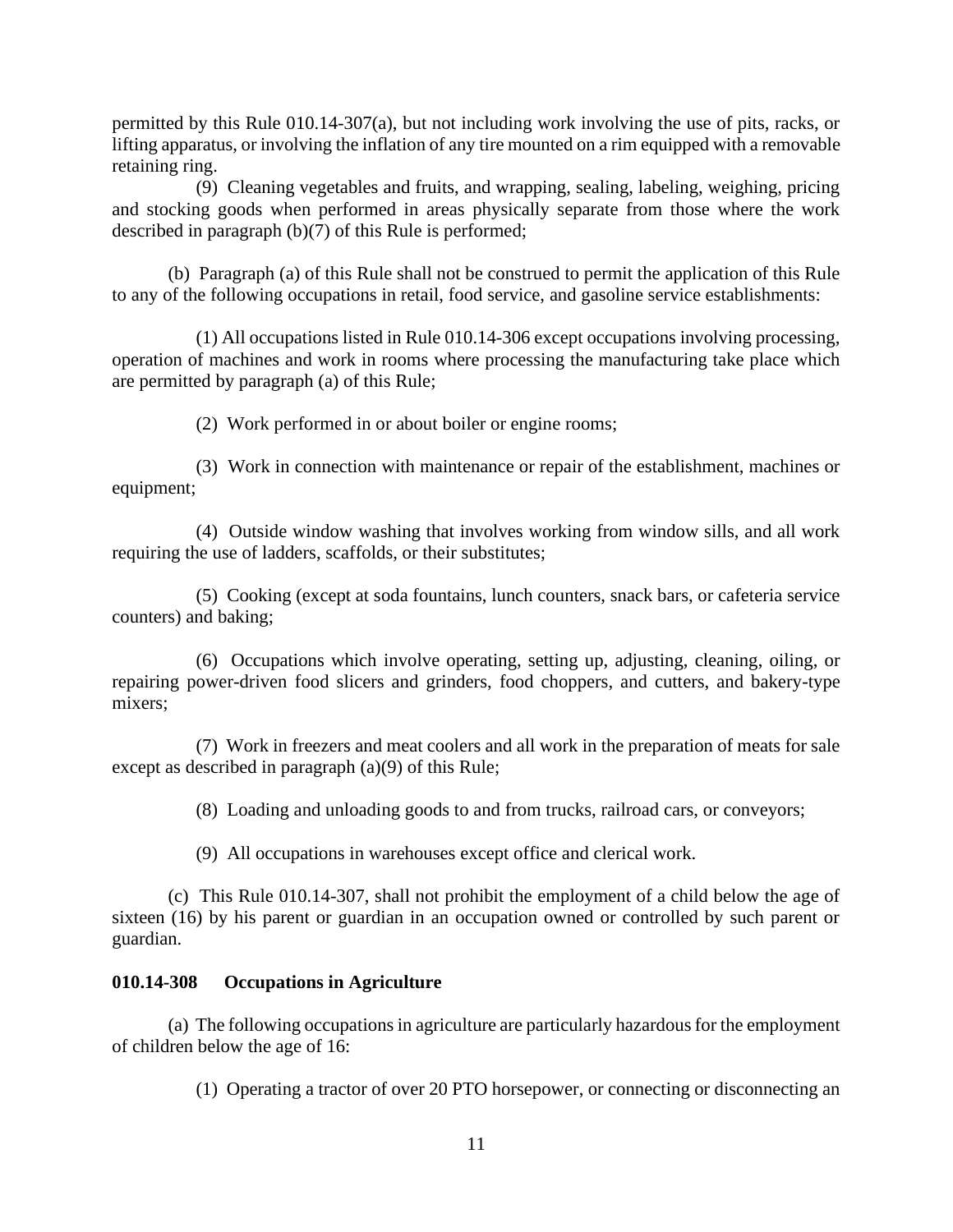implement or any of its parts to or from such a tractor.

(2) Operating or assisting to operate (including starting, stopping, adjusting, feeding, or any other activity involving physical contact associated with the operation) any of the following machines:

(i) Corn picker, cotton picker, grain combine, hay mower, forage harvester, hay baler, potato digger, or mobile pea viner;

(ii) Feed grinder, crop dryer, forage blower, auger conveyor, or the unloading mechanism of a nongravity-type self-unloading wagon or trailer; or

(iii) Power post-hole digger, power post driver, or nonwalking type rotary tiller.

(3) Operating or assisting to operate (including starting, stopping, adjusting, feeding, or any other activity involving physical contact associated with the operation) any of the following machines:

- (i) Trencher or earthmoving equipment;
- (ii) Fork lift;
- (iii) Potato combine; or
- (iv) Power-driven circular, band, or chain saw.

(4) Working on a farm in a yard, pen, or stall occupied by a:

- (i) Bull, boar, or stud horse maintained for breeding purposes; or
- (ii) Sow with suckling pigs, or cow with newborn calf (with umbilical cord

present).

(5) Felling, bucking, skidding, loading, or unloading timber with butt diameter of more than 6 inches.

(6) Working from a ladder or scaffold (painting, repairing, or building structures, pruning trees, picking fruit, etc.) at a height of over 20 feet.

(7) Driving a bus, truck, or automobile when transporting passengers, or riding on a tractor as a passenger or helper.

(8) Working inside:

(i) A fruit, forage, or grain storage designed to retain an oxygen deficient or toxic atmosphere;

(ii) An upright silo within two weeks after silage has been added or when a top unloading device is in operating position;

(iii) A manure pit; or

(iv) A horizontal silo while operating a tractor for packing purposes.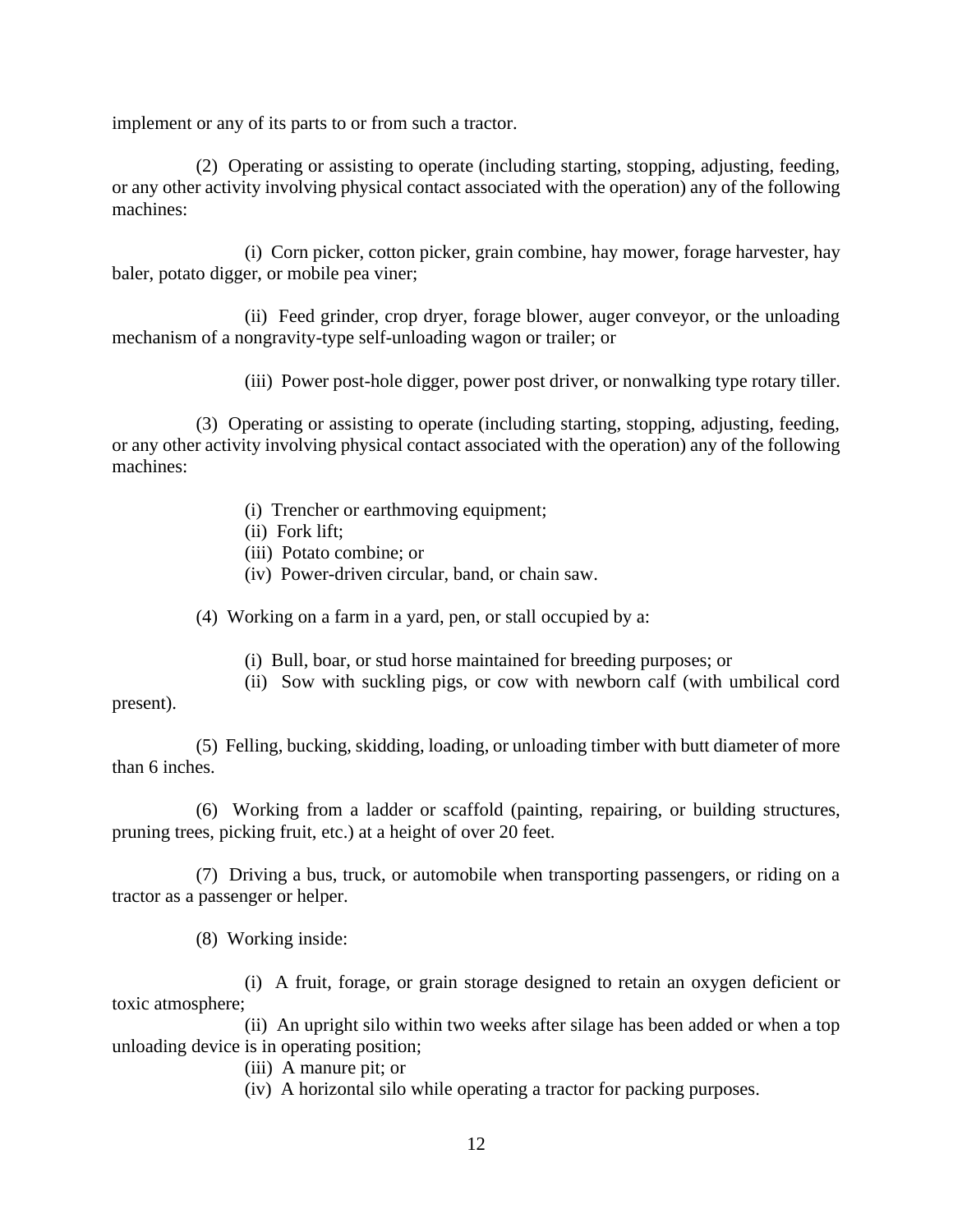(9) Handling or applying (including cleaning or decontaminating equipment, disposal or return of empty containers, or serving as a flagman for aircraft applying) agricultural chemicals classified by the federal Environmental Protection Agency as Category I of toxicity, identified by the word "poison" and the "skull and crossbones" on the label; or Category II of toxicity, identified by the word "warning" on the label (*See* 40 C.F.R. 156);

(10) Handling or using a blasting agent, including but not limited to dynamite, black powder, sensitized ammonium nitrate, blasting caps, and primer cord; or

(11) Transporting, transferring, or applying anhydrous ammonia.

(b) Exemptions.

(1) This Rule 010.14-308 shall not apply to the employment of a child below the age of sixteen (16) by his parent or guardian on a farm owned or controlled by such parent or guardian;

(2) Student-learners. The prohibitions in 010.14-308(a) shall not apply to the employment of any child as vocational agriculture student-learner in any of the occupations described in paragraph  $(1)$ ,  $(2)$ ,  $(3)$ ,  $(4)$ ,  $(5)$ , or  $(6)$  of 010.14-308 $(a)$  when each of the following requirements are met:

(A) The student-learner is enrolled in a vocational education training program in agriculture under a recognized State or local educational authority, or in a substantially similar program conducted by a private school:

(B) Such student-learner is employed under a written agreement which provides:

(i) that the work of the student-learner is incidental to his training;

(ii) that such work shall be intermittent, for short periods of time, and under the direct and close supervision of a qualified and experienced person;

(iii) that safety instruction shall be given by the school and correlated by the employer with on-the-job training; and

(iv) that a schedule of organized and progressive work processes to be performed on the job have been prepared;

(C) Such written agreement contains the name of the student-learner, and is signed by the employer and by a person authorized to represent the educational authority or school; and

(D) Copies of each such agreement are kept on file by both the educational authority or school and by the employer.

(3) Federal Extension Service. The prohibitions in Rule 010.14-308(a) shall not apply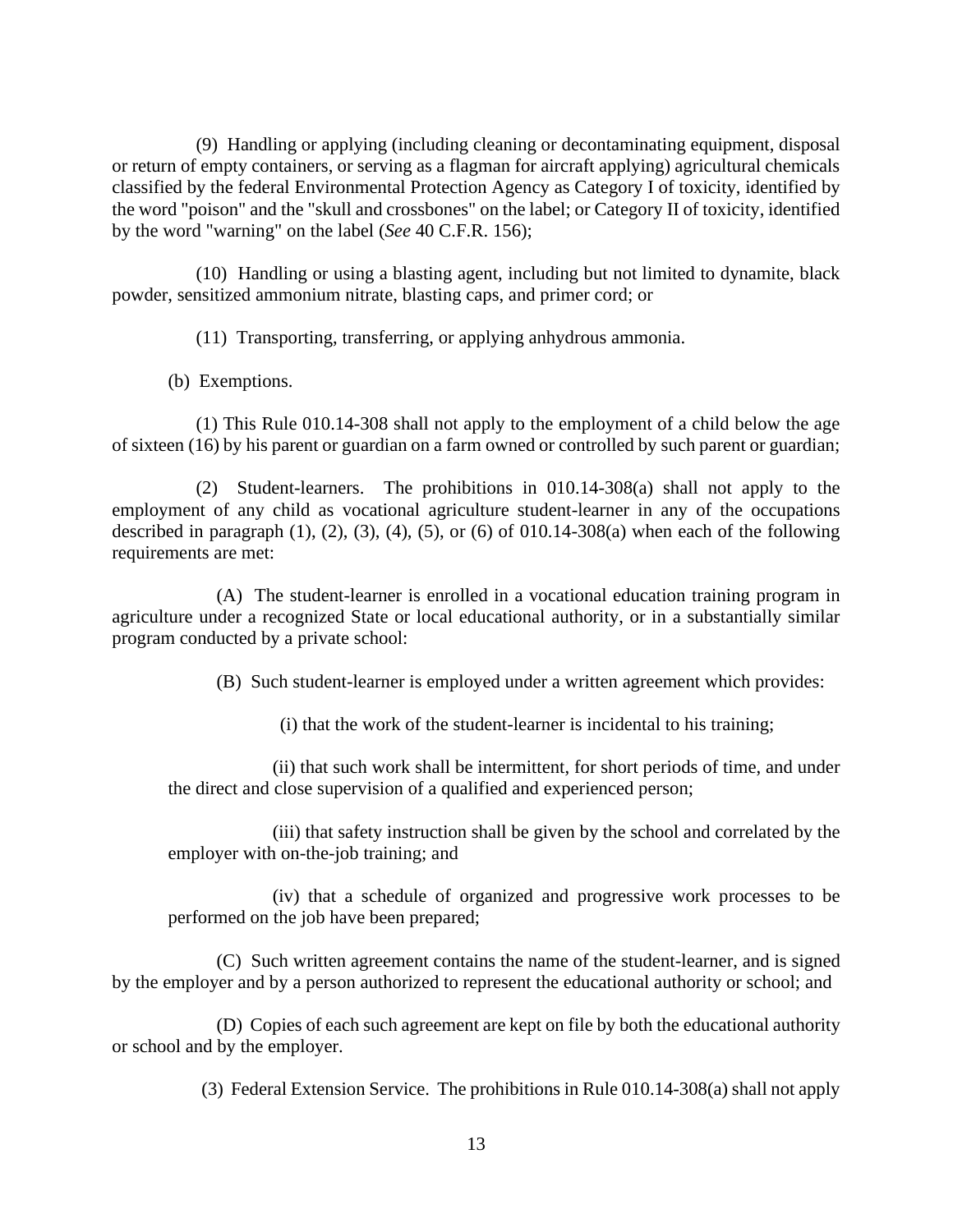to the employment of a child under 16 years of age in those occupations in which he/she has successfully completed one or more training programs described in 010.14-308(b)(3)(A), (B), or (C) provided he/she has been instructed by his/her employer on safe and proper operation of the specific equipment he/she is to use; is continuously and closely supervised by the employer where feasible; or, where not feasible, in work such as cultivating, his/her safety is checked by the employer at least at midmorning, noon, and midafternoon.

(A) 4-H tractor operation program. The child is qualified to be employed in an occupation described in 010.14-308(a)(1) provided:

- (i) He/she is a 4-H member;
- (ii) He/she is 14 years of age, or older;
- (iii) He/she is familiar with the normal working hazards in agriculture;

(iv) He/she has completed a 10-hour training program which includes the following units from the manuals of the 4-H tractor program conducted by, or in accordance with the requirements of the Cooperative Extension Service of a land grant university:

- (a) First Year Manual:
	- Unit 1 Learning How to be Safe;
	- Unit 4 The Instrument Panel;
	- Unit 5 Controls for Your Tractor;
	- Unit 6 Daily Maintenance and Safety Check; and
	- Unit 7 Starting and Stopping Your Tractor;
- (b) Second Year Manual:
- Unit 1 Tractor Safety on the Farm:
- (c) Third Year Manual:
	- Unit 1 Tractor Safety on the Highway;
	- Unit 3 Hitches, Power Take-off, and Hydraulic Controls;

(v) He/she has passed a written examination on tractor safety and has demonstrated his/her ability to operate a tractor safely with a two-wheeled trailed implement on a course similar to one of the 4-H Tractor Operator's Contest Courses; and

(vi) His/her employer has on file with the child's records kept pursuant to Rule 010.14-319 (basically, name, address, and date of birth) a copy of certificate acceptable by the Labor Standards Section, signed by the leader who conducted the training program and by an Extension Agent of the Cooperative Extension Service of a land grant university to the effect that the child has completed all the requirements specified in  $010.14-308(b)(3)(A)(i)$  through (v).

(B) 4-H machine operation program. The child is qualified to be employed in an occupation described in 010.14-308(a)(2) providing:

(i) He/she completed the Tractor Operation Program specified in paragraphs  $(b)(3)(A)(i)$  through  $(v)$  of this Rule;

(ii) He/she has completed an additional 10-hour training program on farm machinery safety, including 4-H Fourth Year Manual, Unit 1, Safe Use of Farm Machinery;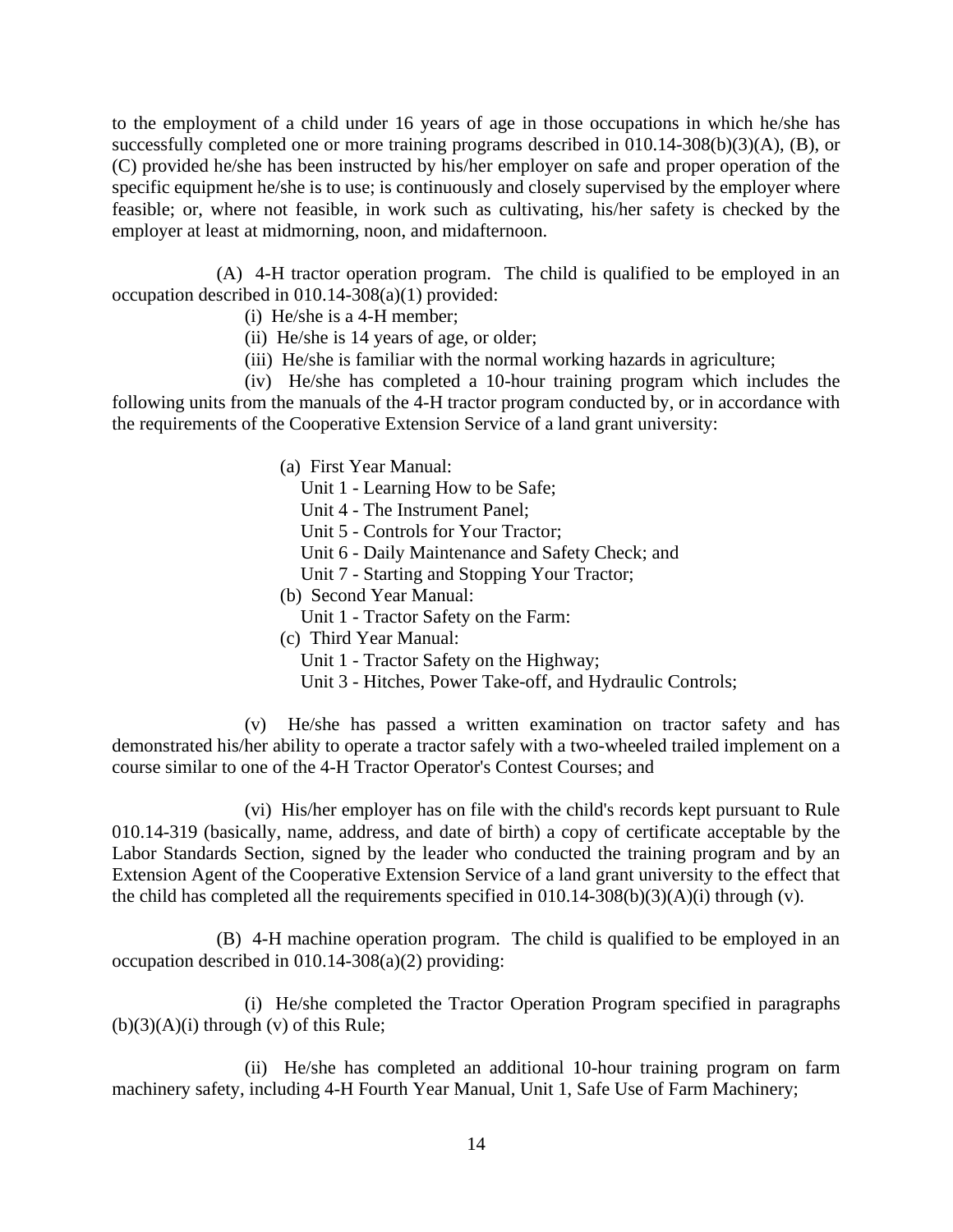(iii) He/she has passed a written and practical examination on safe machinery operation; and

(iv) His/her employer has on file with the child's records kept pursuant to Rule 010.14-319 (basically, name, address, and date of birth) a copy of a certificate acceptable by the Labor Standards Section, signed by the leader who conducted the training program and by an Extension Agent of the Cooperative Extension Service of a land grant university, to the effect that the child has completed all of the requirements specified in 010.14-308(b)(3)(B)(i) through (iii).

(C) Tractor and machine operation program. The child is qualified to be employed in an occupation described in Rule 010.14-308(a)(1) and (2) providing:

(i) He/she is 14 years of age, or older;

(ii) He/she has completed a 4-hour orientation course familiarizing him/her with the normal working hazards in agriculture;

(iii) He/she has completed a 20-hour training program on safe operation of tractors and farm machinery, which covers all material specified in Rule 010.14-308(b)(3)(A)(iv) and  $(B)(ii)$ .

(iv) He/she has passed a written examination on tractor and farm machinery safety, and has demonstrated his/her ability to operate a tractor with a two-wheeled trailed implement on a course similar to a 4-H Tractor Operator's Contest course, and to operate farm machinery safely.

(v) His/her employer has on file with the child's records kept pursuant to Rule 010.14-319 (basically, name, address and date of birth) a copy of a certificate acceptable by the Labor Standards Section, signed by the volunteer leader who conducted the training program and by an Extension Agent of the Cooperative Extension Service of a land grant university, to the effect that all of the requirements of Rule  $(10.14-308(b)(3)(B)(i)$  through (iv) have been met.

(4) Vocational agriculture training. The findings and declarations of fact in Rule 010.14-308(a) shall not apply to the employment of a vocational agriculture student under 16 years of age in those occupations in which he/she has successfully completed one or more training programs described in Rule  $010.14$ -308(b)(4)(A) or (B) and who has been instructed by his/her employer in the safe and proper operation of the specific equipment he/she is to use, who is continuously and closely supervised by this employer where feasible or, where not feasible, in work such as cultivating, whose safety is checked by the employer at least at midmorning, noon, and midafternoon, and who also satisfies whichever of the following program requirements are pertinent:

(A) Tractor operation program. The student is qualified to be employed in an occupation described in Rule 010.14-308(a)(1) provided: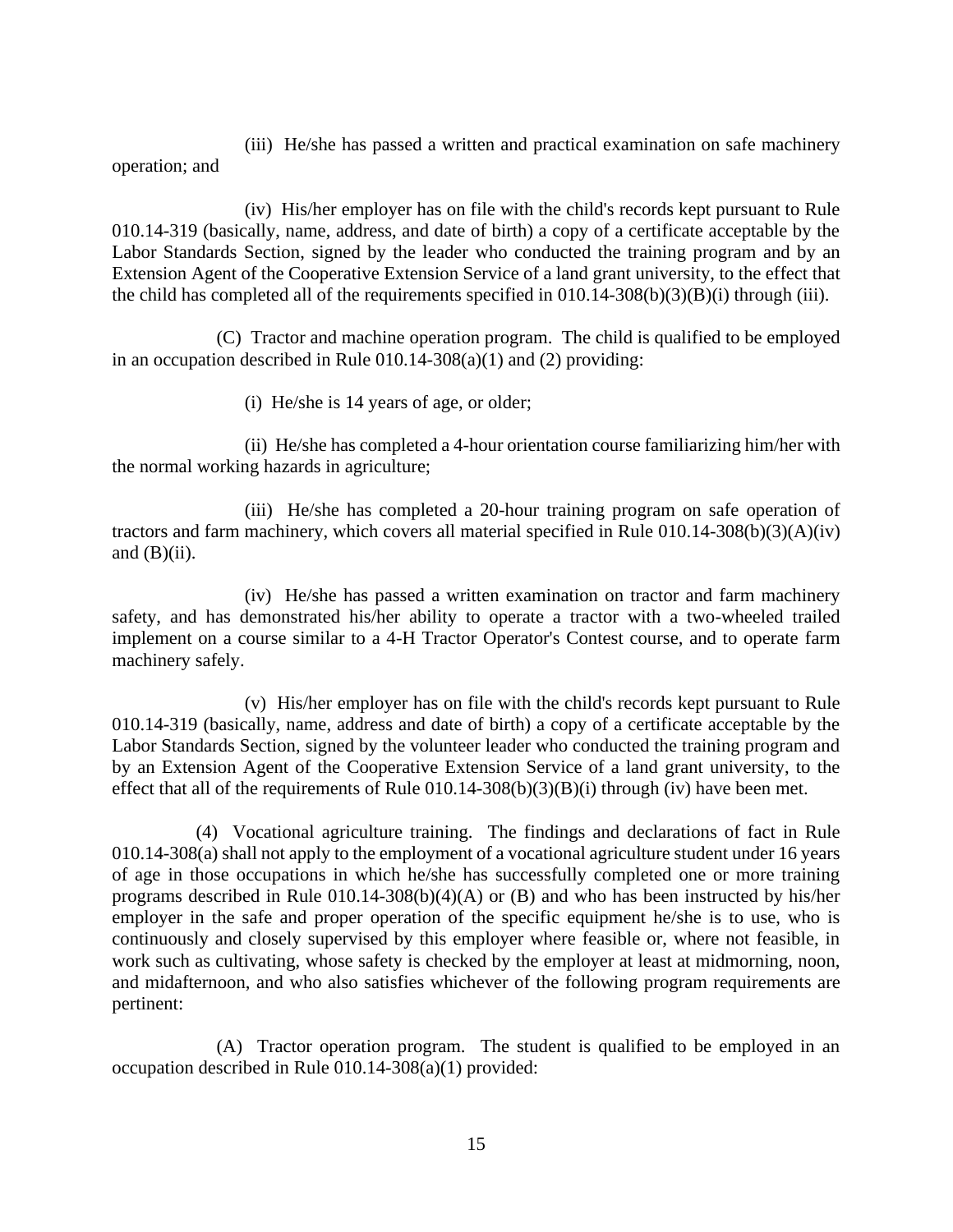- (i) He/she is 14 years of age, or older;
- (ii) He/she is familiar with the normal working hazards in agriculture;

(iii) He/she has completed a 15-hour training program which includes the required units specified in the Vocational Agriculture Training Program in Safe Tractor Operation, outlined by the Office of Education, U.S. Department of Health, Education, and Welfare and acceptable by the U.S. Department of Labor. The training program is outlined in Special Paper No. 8, April 1969, prepared at Michigan State University, East Lansing, Mich., for the Office of Education. Copies of this training program outline may be obtained from the Office of Education, U.S. Department of Health, Education, and Welfare, Washington, D.C. 20202.

(iv) He/she has passed both a written test and a practical test on tractor safety including a demonstration of his/her ability to operate safely a tractor with a two wheeled trailed implement on a test course similar to that described in the Vocational Agriculture Training Program in Safe Tractor Operation, outlined by the Office of Education, U.S. Department of Health, Education, and Welfare; and

(v) His/her employer has on file with the child's records kept pursuant to Rule 010.14-319 (basically, name, address, and date of birth) a copy of a certificate acceptable by the Labor Standards Section, signed by the Vocational Agriculture teacher who conducted the program to the effect that the student has completed all the requirements specified in Rule 010.14-  $308(b)(4)(A)(i)$  through (iv).

(B) Machinery operation program. The student is qualified to be employed in an occupation described in Rule  $010.14-308(a)(2)$  provided he/she has completed the Tractor Operation Program described in Rule 010.14-308(b)(4)(A) and:

(i) He/she has completed an additional 10-hour training program which includes the required units specified in the Vocational Agriculture Training Program in Safe Farm Machinery Operation, outlined by the Office of Education, U.S. Department of Health, Education, and Welfare and approved by the U.S. Department of Labor;

(ii) He/she has passed both a written test and a practical test on safe machinery operation similar to that described in the Vocational Agriculture Training Program in Safe Farm Machinery Operation, outlined by the Office of Education, U.S. Department of Health, Education and Welfare; and

(iii) His/her employer has on file with the child's records kept pursuant to Rule 010.14-319 (basically, name, address and date of birth) a copy of a certificate acceptable by the Labor Standards Section, signed by the Vocational Agriculture teacher who conducted the program to the effect that the student has completed all the requirements specified in Rule 010.14-  $308(b)(4)(B)(i)$  and (ii).

#### **010.14-309 Work Experience and Career Exploration Programs**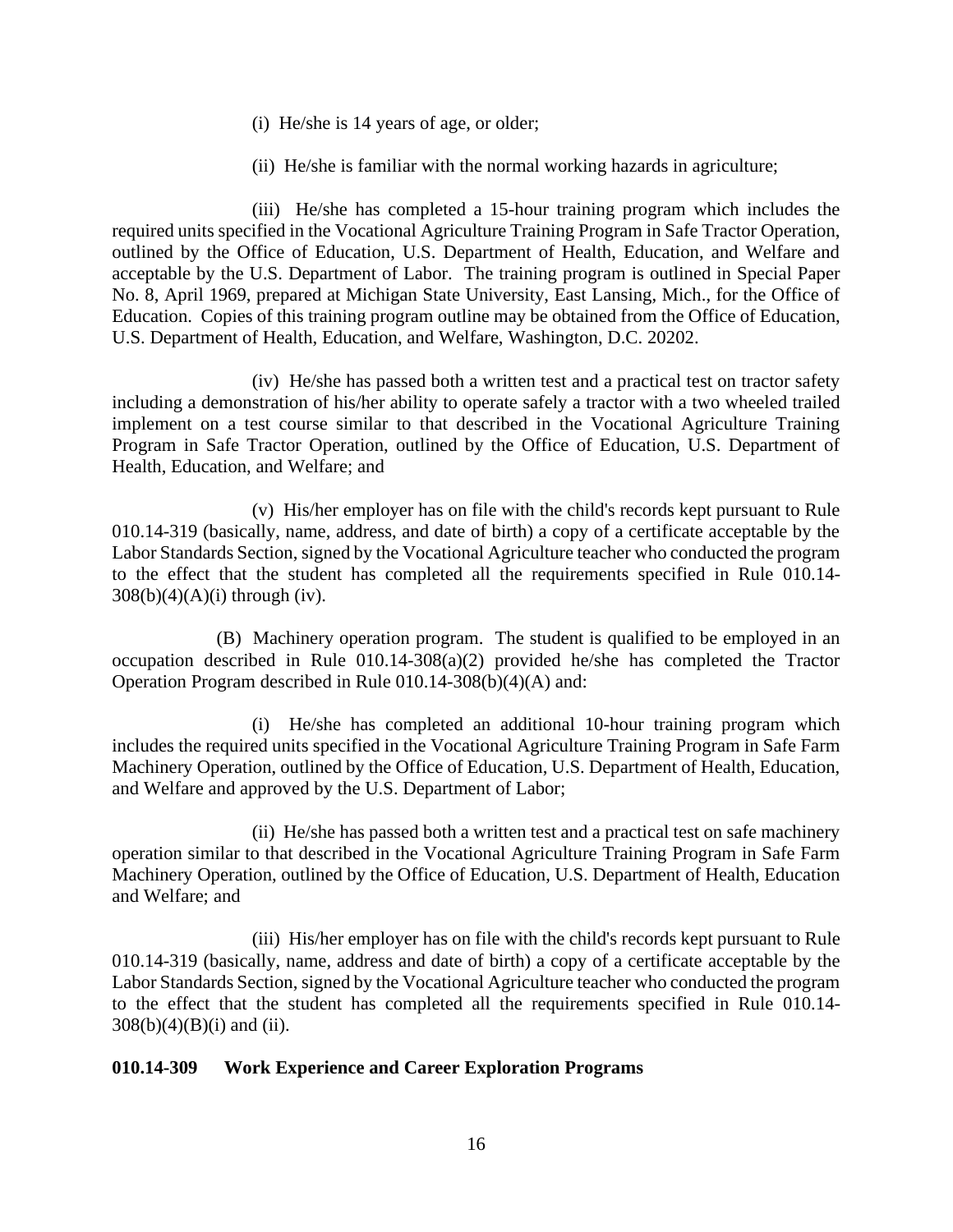(a) This Rule creates an exception to the application of some provisions of this Hazardous Occupations section (010.14-306 - 010.14-310) to the employment of children under sixteen (16) years of age who are enrolled in and employed pursuant to a school-supervised and schooladministered work-experience and career exploration program which meets the requirements of paragraph (b) of this Rule in the occupations permitted under paragraph (c) of this Rule and for the periods and under the conditions specified in paragraph (d) of this Rule. With these safeguards, such employment is found not to interfere with the schooling of the child or with their health and well-being and therefore is not deemed to be hazardous.

(b) A school-supervised and school-administered work-experience and career exploration program shall meet the standards of and be approved by the Arkansas Department of Education and the U.S. Department of Labor as provided in 29 C.F.R. § 570.35a.

(c) Employment of children enrolled in a program approved pursuant to the requirements of this Rule shall be permitted only in the following occupations:

(1) occupations in retail, food service, and gasoline service establishments covered by Rule 010.14-307; and

(2) occupations in agriculture covered by Rule 010.14-308.

#### **010.14-310 Administrative Responsibility**

(a) The director shall be assisted by the Labor Standards Section in making studies and investigation to discover the occupations which are sufficiently dangerous to the life and limb or injurious to the health or morals of children under sixteen (16) years to justify their exclusion therefrom. All interested persons and organizations are invited to cooperate with the director and the section by making suggestions and requests and providing pertinent information to the section concerning employment hazards to children. Submissions should be mailed to the Labor Standards Section, Division of Labor, 900 West Capitol, Suite 400, Little Rock, Arkansas 72201. In addition, the manager of the Labor Standards Section shall have authority to obtain information by holding conferences to which he may invite various persons who have had experience or expert knowledge concerning occupational hazards to children.

(b) The manager of the Labor Standards Section shall from time to time prepare and submit to the Director of Labor reports of investigations with respect to any occupations or group of occupations which he/she has reason to believe should be added to, or deleted from, the list of those found and declared to be particularly hazardous for the employment of children under 16 years of age or detrimental to their health or well-being. Each such report shall contain an explanation of the hazards involved and the reasons why children below the age of 16 are, or are not, particularly susceptible to them. Copies of such reports shall be made available to the public at the offices of Labor Standards Division.

(c) The director, on recommendation of the section or on his own motion shall initiate proceedings to make, amend, or revoke a determination regarding a hazardous occupation in these rules. Notice of such proceedings as well as any rule-making shall comply with the Administrative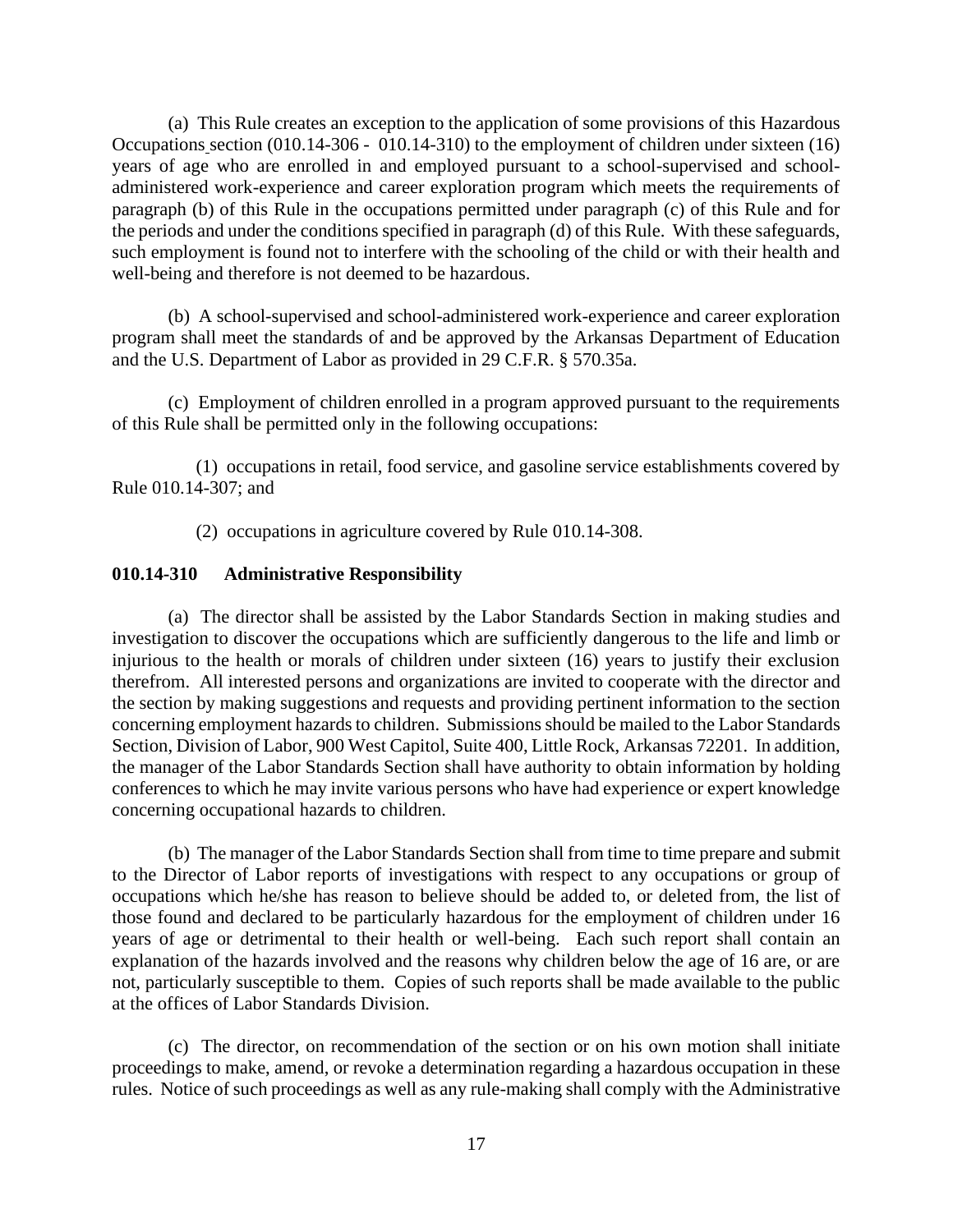Procedure Act, Ark. Code Ann. §§ 25-15-201 *et seq.*

(d) Any person may at any time file with the section a written application, petition or other requests in connection with any proceeding to make, amend, or revoke a hazardous occupation determination. In the event his petition is denied, he will be advised promptly with a simple statement of reasons.

(e) Any person adversely affected or aggrieved by the procedure provided in Rule 010.14- 310 may file a petition for a change with the Labor Standards Section, Division of Labor, 900 West Capitol, Suite 400, Little Rock, AR 72201, expressing the change desired with supporting reasons.

# **THE ENTERTAINMENT INDUSTRY**

#### **010.14-311 Definitions**

As used in this section:

(1) "Child" means any minor under sixteen (16) years of age;

(2) "Department" means the Arkansas Department of Labor and Licensing;

(3) "Director" means the Director of the Division of Labor, Department of Labor and Licensing;

(4) "Employ" means to use the services of an individual in any remunerative occupation;

(5) "Employer" means any individual, company, firm, partnership, association, or corporation employing or seeking to employ a child in the entertainment industry;

(6) "Entertainment Industry" means any individual, partnership, corporation, association, or group of persons using the services of a child in motion picture productions, television or radio productions, theatrical productions, modeling productions, horse shows, rodeos, and musical performances;

(7) "Guardian" means an individual who legally has the care and management of the person and the estate of a child during its minority;

(8) "Nurse" means any licensed RN or LPN;

(9) "Special effects person" means an individual qualified by training and experience in the planning, setting up and performance of the type of special effect involved; and

(10) "Stunt coordinator" means an individual qualified by training and experience in the planning, setting up and performance of and type of stunt involved.

#### **010.14-312 Entertainment Work Permit**

(a)(1) No child may be employed in the entertainment industry without an Entertainment Work Permit issued by the director.

(2) No Entertainment Work Permit will be issued without the following:

(A) an application for an Entertainment Work Permit on a form provided by the

director;

(B) one of the following as proof of age;

- (i) birth certificate.
- (ii) record of baptism or confirmation.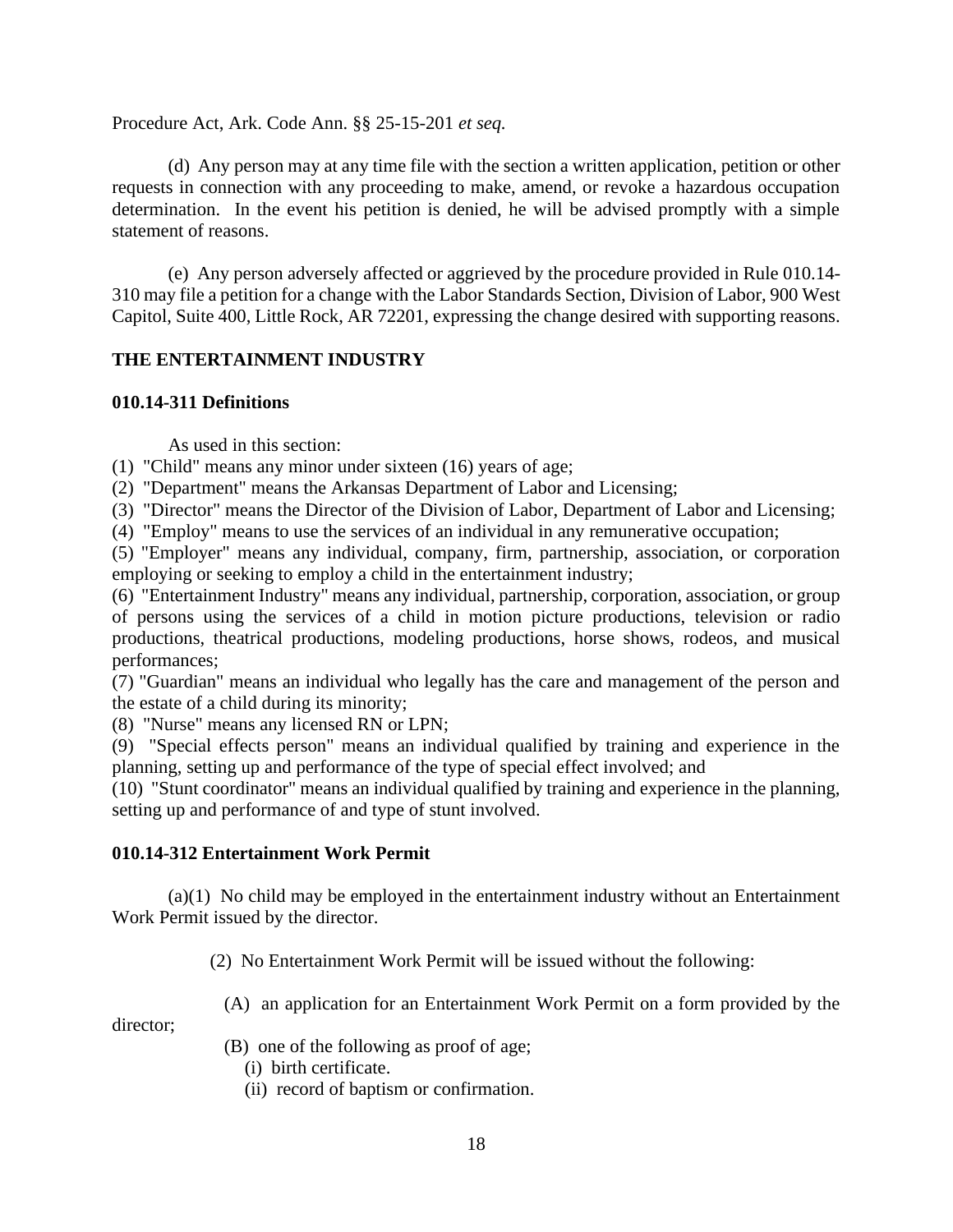- (iii) passport or certificate of arrival in the U.S.
- (iv) insurance policy at least one (1) year old.
- (v) a bona fide contemporary record of birth in the family bible.
- (vi) certified school record;

(C) the written consent of the child's parent or guardian for the issuance of the Entertainment Work Permit:

(D) a written statement from the school in which the child is enrolled as to the academic standing of the child, the advisability of allowing the child to work, and the arrangements for meeting the state's compulsory attendance law, unless:

(i) the child is not enrolled in school (children ages 7 through 16 inclusive must be enrolled in school), or

(ii) the child will not be employed during a time school is in session;

(Parents of home-schooled children may provide his information upon verification that the child is enrolled in home school);

(E) a written statement from the employer as to:

(i) the length of time, including dates and hours, the child will be employed;

(ii) the child's rate of pay;

(F) a written statement from a doctor licensed to practice medicine in the State of Arkansas as to the health of any child under six (6) years of age and the advisability of allowing the child to work. If the child is not a resident of Arkansas, a written statement from a doctor licensed to practice medicine in the state of the child's residence may be submitted;

(G) proof of workers compensation coverage or insurance coverage as required by Rule 010.14-314.

(b) The director may refuse to issue an Entertainment Work Permit or may suspend or revoke any Entertainment Work Permit for cause, which includes, but is not limited to finding that any of the following conditions exist:

(1) that the child, the child's parent or guardian, or the employer has knowingly submitted false information to the division in application of an Entertainment Work Permit;

(2) that the child, the child's parent or guardian, or the employer has violated any provisions of Ark. Code Ann. §§ 11-12-101 *et seq.* or any rules lawfully promulgated thereunder;

(3) that the work for which an application of an Entertainment Work Permit is sought is hazardous or detrimental to the health, safety, morals, education or welfare of the child;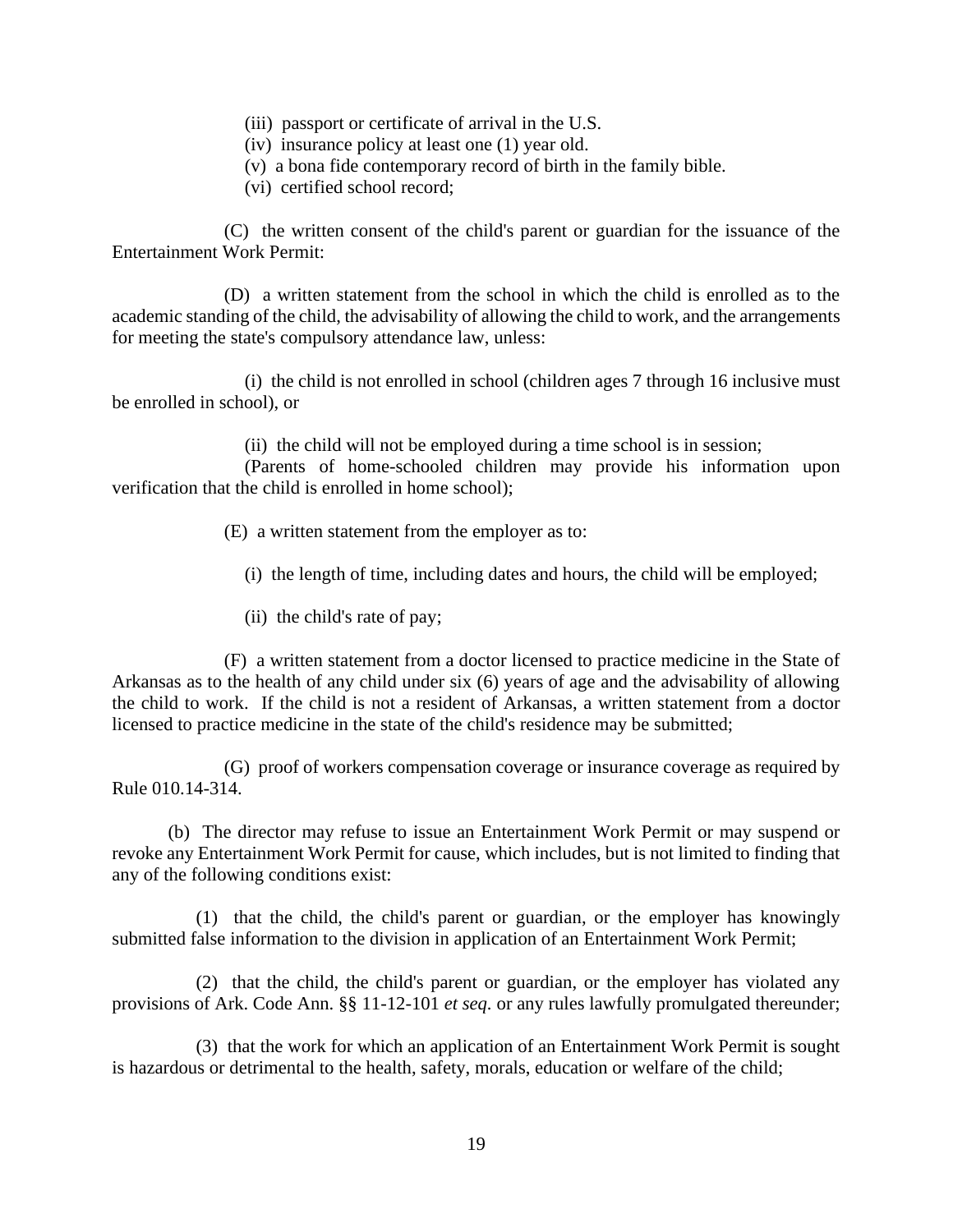(4) that the child is lawfully removed from the custody of the parent or guardian who consented to the issuance of the Entertainment Work Permit.

(c) No child under the age of fifteen (15) days shall be issued an Entertainment Work Permit.

(d) An Entertainment Work Permit shall be issued for the period designated on the face of the permit, not to exceed six (6) months. Application renewal must be made in the same manner and under the same conditions as the original permit.

(e) Prior to the issuance of the Entertainment Work Permit, the director may require a physical examination of the child to ensure that the child's physical condition permits the minor to perform the work or activity called for by the application for an Entertainment Work Permit without danger to the child's health, safety or welfare. The director may require a personal interview with the child, the parent or guardian, or the employer for the same purpose.

# **010.14-313 Hours and Rest Time**

(a) No child shall be permitted at the place of employment, except in compliance with the following:

(1) Children who have reached the age of fifteen (15) days, but have not reached the age of six (6) months, may be at the place of employment for a maximum of two (2) hours between the hours of 9:00 A.M. and 4:30 P.M. The day's work shall not exceed twenty (20) minutes, and under no circumstances shall the child be exposed to bright lights for more than thirty (30) seconds at any one time. When children under six (6) weeks of age are used, a nurse must be provided for each three children or fraction thereof. When children from age six (6) weeks to age six (6) months are used, one nurse must be provided for each ten (10) children or fraction thereof.

(2) Children who have reached the age of six (6) months, but have not reached the age of two (2) years may be at the place of employment for a maximum of four (4) hours per workday, with two (2) hours for work and two (2) hours for rest and recreation.

(3) Children who have reached the age of two (2) years, but have not reached the age of six (6) years may be at the place of employment for a maximum of six (6) hours per workday, with three (3) hours for work and three (3) hours for rest and recreation.

(4) Children who have reached the age of six (6) years, but have not reached the age of nine (9) years may be at the place of employment a maximum of eight (8) hours per workday. Such eight (8) hour period shall consist of not more than four (4) hours of work, with four (4) hours for school, rest and recreation.

(5) Children who have reached the age of nine (9) years, but have not reached the age of sixteen (16) years may be at the place of employment a maximum of nine (9) hours per workday. Such nine (9) hour period shall consist of not more than five (5) hours of work, with four (4) hours for school, rest and recreation.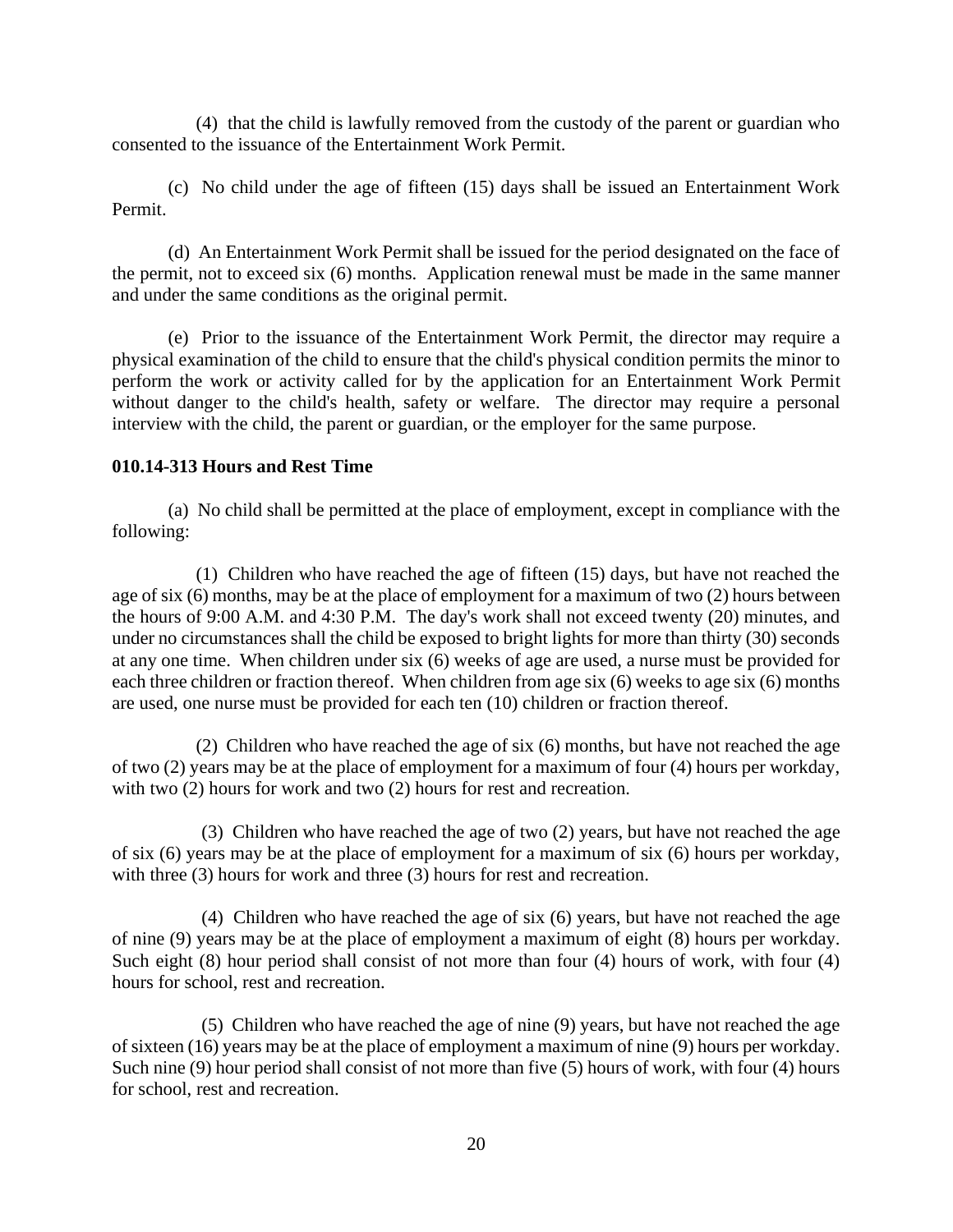(6) On days when school is not in session, school age children may work an additional two (2) hours per day.

(7) On all days, school age children must have at least one (1) hour of rest and recreation.

(8) In cases involving a studio teacher, by prior arrangement with the teacher, up to two (2) hours of school may be banked (stored) to offset additional work hours on other days. There must be at least one (1) hour of school on each day the child's regular school is in session.

(b) No child shall be required to report for work before 5:00 A.M. No child shall be at the place of employment later than 10:00 P.M. The 10:00 P.M. restriction may be extended to 12:30 A.M. on nights preceding non-school days. Special requests for a child to work other hours may be granted by the director for night exteriors shot as exteriors and live television, musical or theatrical performances or for other reasons. Each such request must be submitted in writing at least two (2) working days prior to the time needed.

(c) With the exception of children under six (6) months of age, all of the hours in which a child may be at the place of employment are exclusive of meal periods, which must be of at least one-half (1/2) hour, and no more than one (1) hour duration. In no event may a child be at the place of employment for a period longer than six (6) hours without a meal break.

(d) A child shall receive a twelve (12) hour rest break at the end of his or her workday and prior to the commencement of his or her next day of work for the same employment. Special requests for a child to receive a ten (10) hour rest break may be granted by the director for onetime performances, provided such requests are submitted in writing at least two (2) working days prior to the time needed.

(e) The time spent by children in rehearsals and in learning or practicing any of the arts, such as singing or dancing, for or under the direction of a motion picture studio, theater, or television studio, shall be counted as work time when such learning or practicing is connected with or is in contemplation of particular pictures or shows.

(f) School age children may not be employed in violation of any state or local school attendance requirements applicable to the child.

#### **010.14-314 Insurance**

(a) An Entertainment Work Permit will not be issued unless provision is made by the employer to provide workers compensation coverage or insurance for injury or death caused by an accident when the accident hazard arises while the child is on the business of the employer or performing activities required by the employer. If insurance apart from workers compensation is provided, the schedule of benefits will be as follows:

(1) At least fifty thousand dollars (\$50,000) for accidental death, and this sum shall be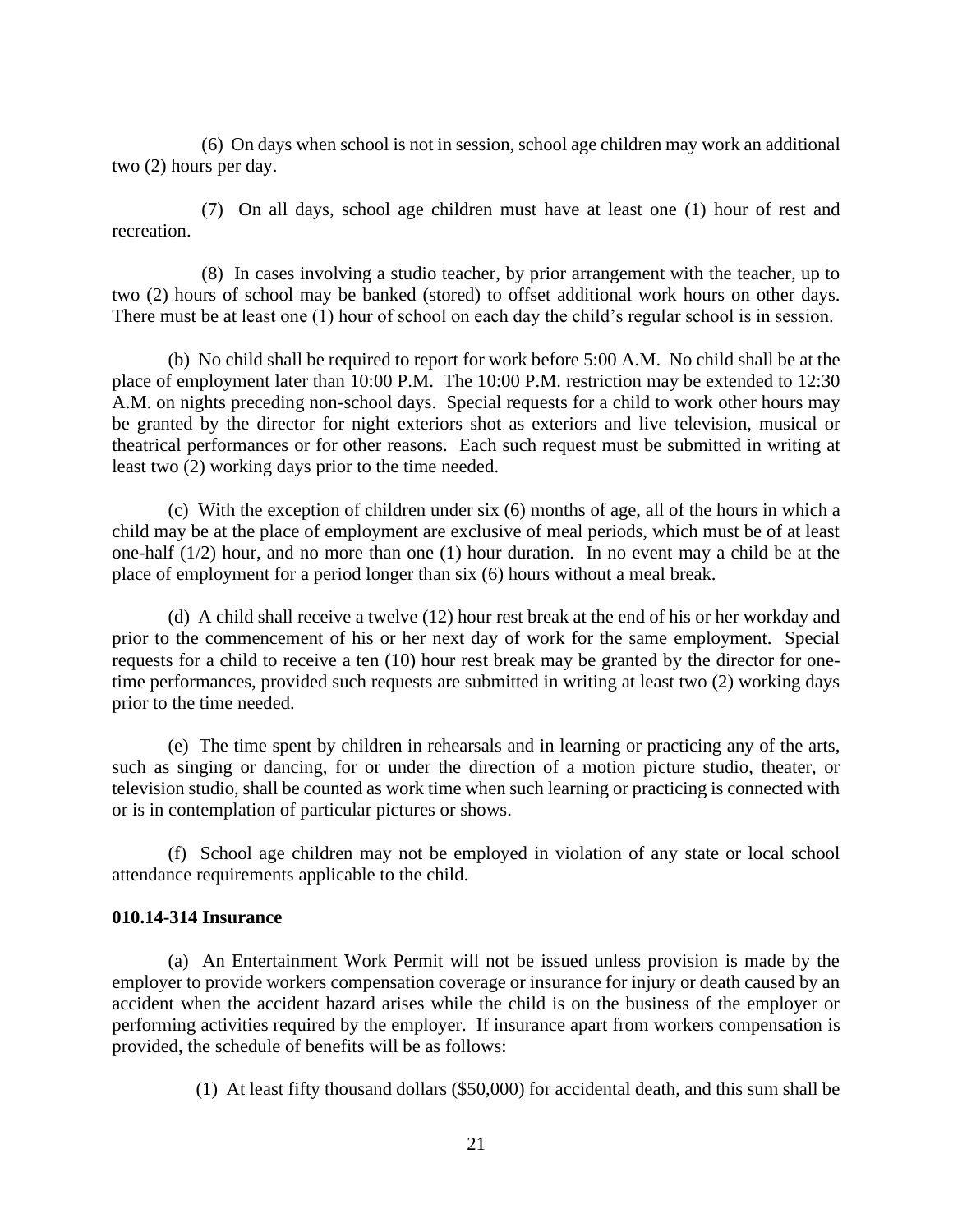reasonably and equitably prorated for dismemberment: and

(2) Blanket medical coverage for all hospital and medical expenses up to twenty-five thousand dollars (\$25,000) and this hospital and medical expense protection shall be excess insurance coverage or indemnity over and above any other collectable insurance.

## **010.14-315 Safety and Supervision**

(a) The parent or guardian of a child must be present at all times the child is at the place of employment, and will accompany the child to wardrobe, makeup, hairdressing and dressing room facilities. The parent or guardian may designate an individual, other than an agent of the employer, to accompany the child during times the child is at the place of employment, provided the designation is made in writing, signed by the parent or guardian, and presented to the employer prior to the child's scheduled work. A copy of the written designation must be immediately mailed by the employer to the Division of Labor.

(b) The employer must designate one individual on each set, stage, or other place of employment to coordinate all matters relating to the welfare of children, and shall notify the parent or guardian of each child of the name of such individual.

(c) A child must be provided a suitable place to rest or play. Under no circumstances will a car, van or truck constitute a suitable place to rest or play. However, this prohibition does not include recreational vehicles and mobile homes or trailers fully equipped for the comfort and safety of the child.

(d) No child shall be required to work in a situation which places the child in clear and present danger to life or limb. If a child believes he or she to be in such a dangerous situation after having discussed the matter with his or her parent or guardian and the employer or stunt coordinator, then the child shall not be required to perform in such situation, regardless of the validity or reasonableness of his or her belief.

(e) No child shall be required to work with an animal which a reasonable person would regard as dangerous in the circumstances, unless an animal trainer or handler qualified by training and experience is present.

(f) Where scripted or unscripted stunts or other potentially hazardous activity involve a child, a stunt coordinator shall be engaged and present. No child shall be required to perform a stunt without prior consultation between the child, the child's parent or guardian, and the stunt coordinator.

(g) The prior written consent of the child's parent or guardian must be obtained for the performance of any unusual physical, athletic or acrobatic activity, stunts, work involving special effects, or other potentially hazardous activity.

(h) When any unusual physical, athletic or acrobatic activity, stunts, special effects, or other potentially hazardous activity involving a child is contemplated, the employer shall have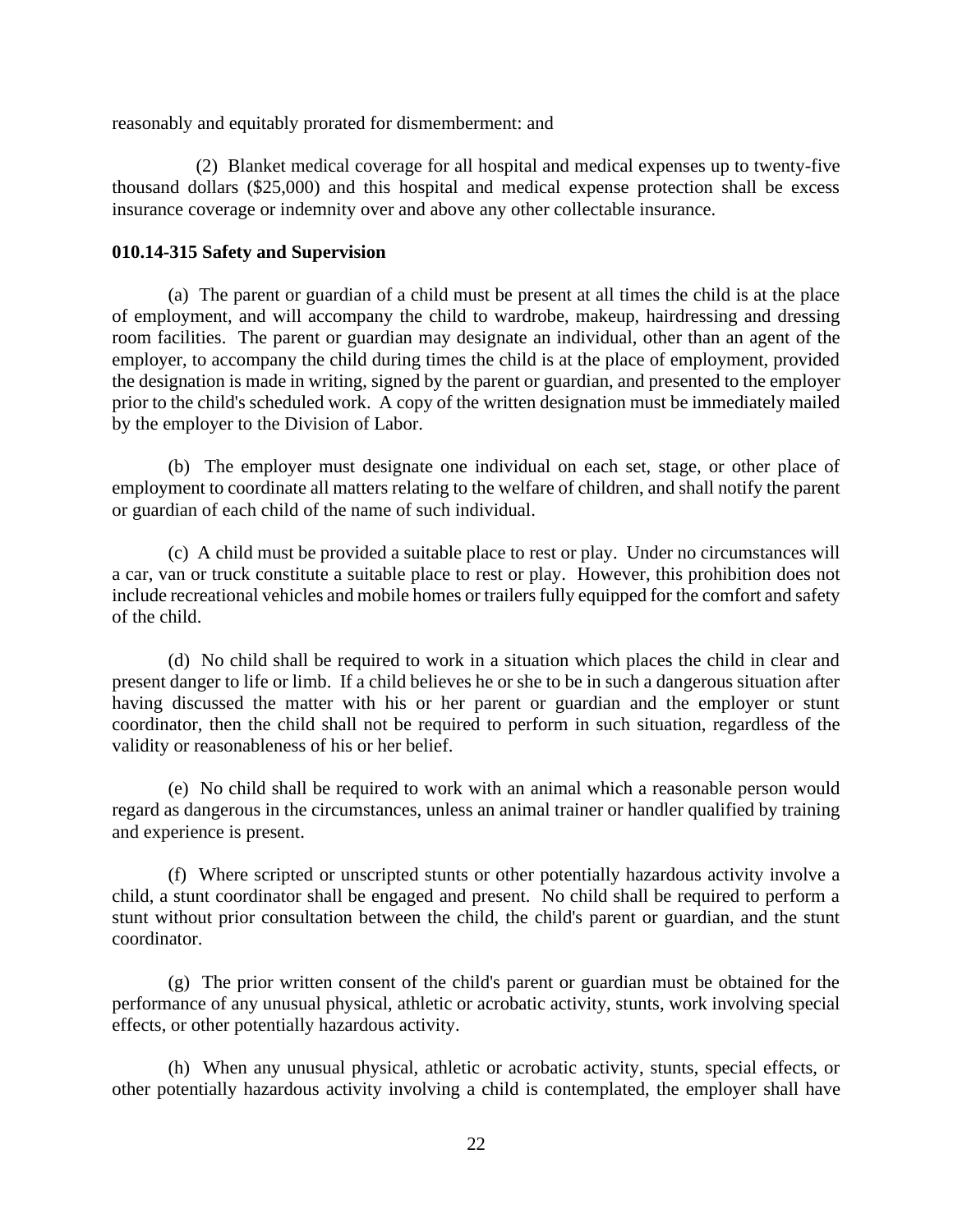available a person qualified to administer medical assistance on an emergency basis and transportation to the nearest medical facility providing emergency services. First-aid kits shall always be available at a child's place of employment.

(i) No child shall work in close proximity to explosives or the functioning parts of unguarded and dangerous moving equipment, aircraft or vessels, or of functioning blades or propellers.

#### **010.14-316 Schooling**

An Entertainment Work Permit does not authorize a child to be absent from school in violation of the requirements of state law or administrative rules or policies of the State Board of Education, the Arkansas Department of Education, or the local School Board.

#### **HOURS OF EMPLOYMENT**

# **010.14-317 Children Under Sixteen (16)**

No child under the age of sixteen (16) years shall be employed, permitted, or suffered to work:

- (1) more than six (6) days in any week;
- (2) more than forty-eight (48) hours in any week;
- (3) more than eight (8) hours in any day; or

(4) before 6:00 a.m. or after 7:00 p.m., except that on nights preceding nonschool days children under sixteen (16) years may be employed until 9:00 p.m.

#### **010.14-318 Children Under Seventeen (17)**

(a) No child under the age of Seventeen (17) shall be employed, permitted or suffered to work:

- (1) more than six (6) days in any week;
- (2) more than fifty-four (54) hours in any week;
- (3) more than ten  $(10)$  consecutive hours in any day;
- (4) more than ten (10) hours in a twenty-four hour period; or

(5) before 6:00 a.m. or after 11:00 p.m., except that children ages sixteen (16) years may be employed until 12:00 midnight on nights preceding non-school days.

(b) Children ages sixteen (16) years of age may be employed between the hours of 12:00 midnight and 6:00 a.m. on nights preceding non-school days, except in the occupations or circumstances listed below and provided the work is not otherwise prohibited by state or federal law:

(1) in any convenience or retail store of less than 4500 square feet;

(2) in any restaurant, except that a sixteen (16) year old may work in a locked restaurant or fast-food restaurant if only the drive-through window is open to the general public; (3) in any business where a child would be working without direct supervision by an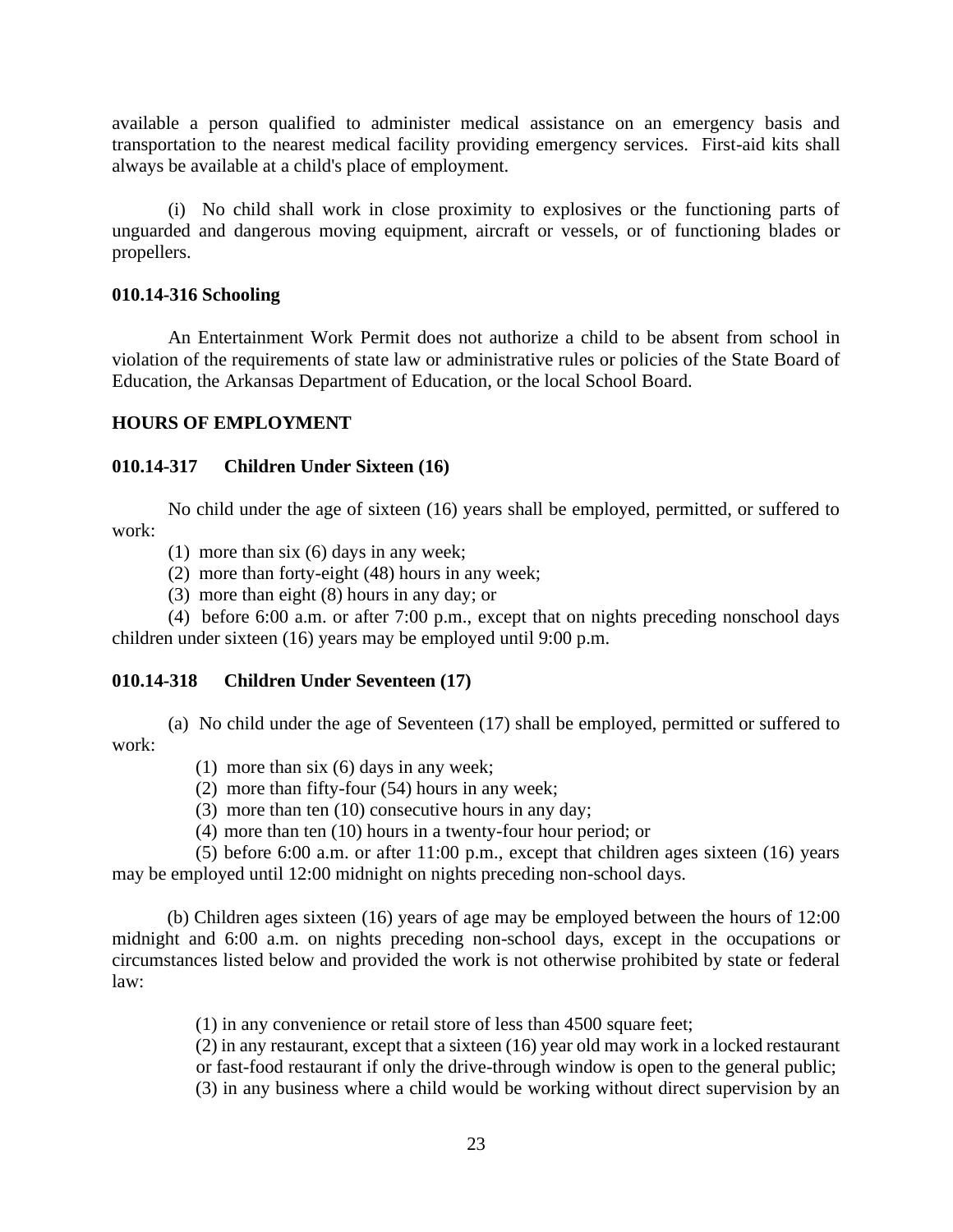adult 21years of age or older; (4) in any business which serves alcohol; (5) in any business which provides adult entertainment, including nude or topless entertainment; (6) at any truck stop or service station; (7) at any race track or gambling establishment; (8) as a security guard; (9) as a delivery person; or (10) in violation of any local curfew ordinance.

(c) For the purpose of determining compliance and assessing penalties, the division shall enforce the prohibition against more than ten (10) hours of work in a 24-hour period provided by Ark. Code Ann. § 11-6-110(4) and this Rule 010.14-318(a)(4), in the following manner:

(1) If a child sixteen (16) years old has a rest break between shifts or period of work of at least ten (10) hours, the division will determine compliance by the hours worked between midnight of one calendar day and midnight of the following calendar day.

(2) If a child sixteen (16) years old does not have a rest break between shifts or periods of work of at least ten (10) hours, the division will determine compliance by the hours worked in any 24-hour period.

#### **RECORDKEEPING**

#### **010.14-319 Records To Be Maintained**

(a) Every employer of a child under seventeen (17) years of age, whether partially or fully exempted from the Minimum Wage Act, Ark. Code Ann. §§ 11-4-201 through -219, shall maintain complete and accurate records which must contain the following for each employee under age seventeen  $(17)$ .

- (1) name in full;
- (2) home address, including ZIP code and telephone number;
- (3) date of birth;
- (4) occupation;
- (5) rate of pay;

(6) any employment certificate or entertainment work permit issued pursuant to Rules 010.14-302 - 010.14-305 or 010.14-312 herein;

- (7) hours worked each workday, including starting time and ending time; and
- (8) total hours worked each workweek.

(b) The records required by Rule 010.14-319(a) are in addition to and not in lieu of other records or writing required by the Minimum Wage Act, Ark. Code Ann. §§11-4-201 through -219, and by other chapters of these rules including but not limited to gross wages, wage deductions, cost of meals and lodging, tip credits, or commissions.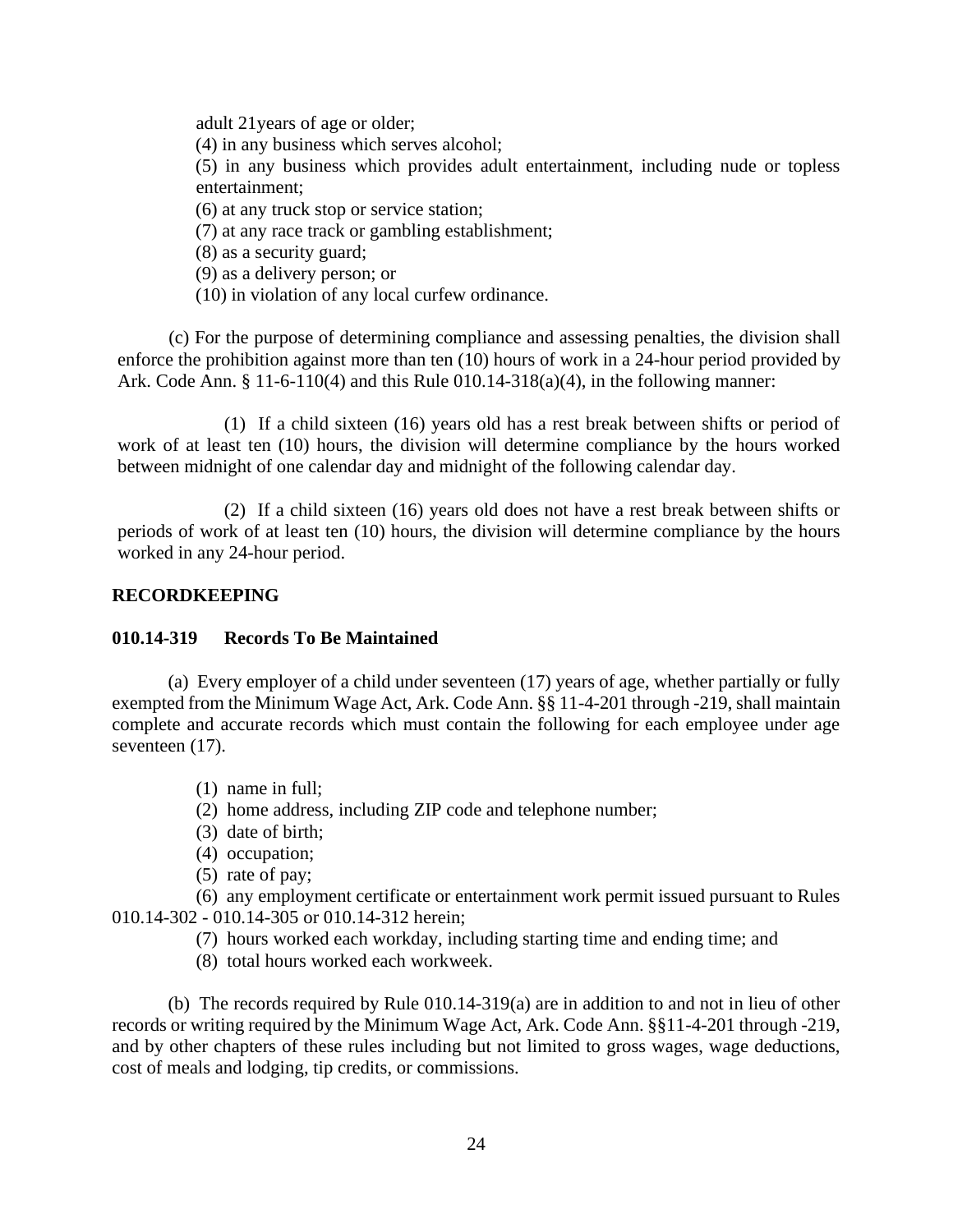#### **010.14-320 Record Accessibility**

(a) All records required by Rule 010.14-319 shall be open for inspection or transcription by the director or his authorized representative during normal business hours at the place of employment.

(b) Any employment certificate or entertainment work permit issued pursuant to Rules 010.14-302 - 010.14-305 or 010.14-312 shall be maintained and accessible to any authorized representative of the Arkansas Department of Education or any local school official, in addition to the Division of Labor.

#### **010.14-321 Record Retention**

(a) All records required by Rule 010.14-319 must be retained by employers for a period of three (3) years.

(b) Any employment certificate or entertainment work permit issued pursuant to Rules 010.14-302 - 010.14-305 and 010.14-312 must be retained by employers for a period of three (3) years following the termination of the child's employment.

#### **CIVIL MONEY PENALTIES**

#### **010.14-322 Civil Penalties**

(a) Any person, firm, corporation, partnership, association, parent, guardian, or custodian who employs or permits or suffers any child to be employed or to work in violation of Ark. Code Ann. §§ 11-6-103 through -116 or 11-12-101 through -105, or any rules issued thereunder, shall be subject to a civil penalty of not less than fifty dollars (\$50.00) and not more than one thousand dollars (\$1,000) for each violation. Each day the violation continues shall with respect to each child so employed or permitted work constitute a separate offense.

(b) The amount of all civil penalties will be determined in accordance with 010.14-323 of these rules.

(c) In civil penalty cases, the Labor Standards Section shall notify the person, firm, corporation, partnership, or association, charged with the violation(s) by certified mail of the following:

- (1) the nature of the violation;
- (2) the date(s) of the violation;
- (3) the name of the child(ren);
- (4) the amount of the civil penalty;

(5) the civil penalty determination shall be final, unless within fifteen (15) days after receipt of this notice, the person, firm, corporation, partnership or association charged with the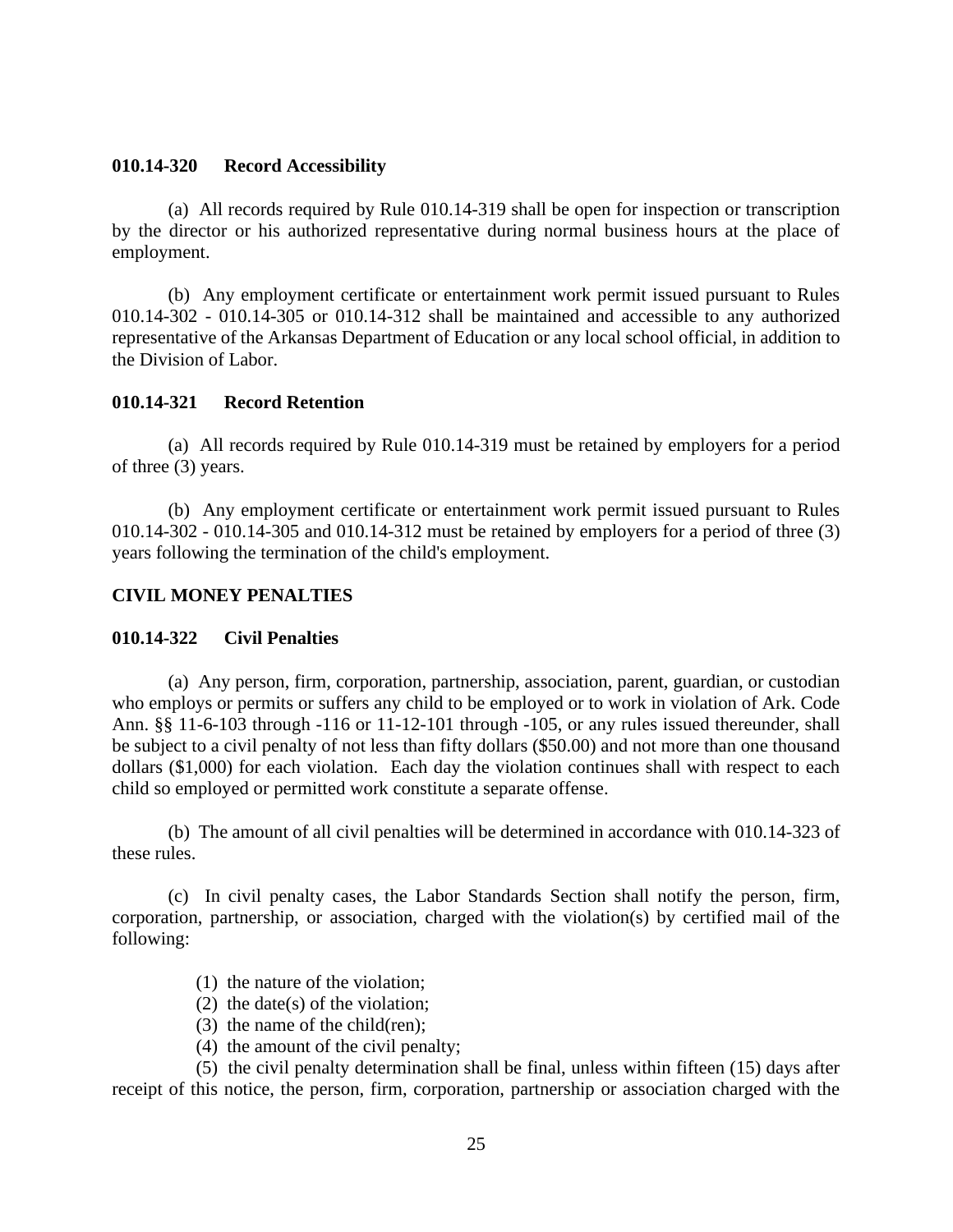violation(s) notifies the Director of the Division of Labor in writing that he/she contests the penalty; and

(6) the procedure for contesting a civil penalty as provided in 010.14-324 of these rules.

(d) If the person, firm, corporation, partnership or association charged with the violation has not filed notice that he/she contests the civil penalty within fifteen (15) days after receiving notice in accordance with 010.14-322(c) of this Rule, the penalty assessment by the Labor Standards Section becomes the final determination of the Director of Labor.

(e) Notice of the civil penalty may also be delivered in the same manner as summons in civil cases.

#### **010.14-323 Civil Penalty Assessment**

(a) If upon inspection or investigation, the Labor Standards Section finds that a person, firm, partnership or association has violated any of the provisions of Ark. Code Ann. §§11-6-103 through -116 or 11-12-101 through -105, or any rules issued thereunder, the Administrator of the Labor Standards Section may assess a civil penalty for each violation.

(b) The maximum amount of a civil penalty will be based on the nature and the gravity of the violation or violations. Matters which are indications of the gravity of a violation and which justify maximum civil penalty assessments are:

(1) the likelihood of injury and the seriousness of the potential injuries to which the child has been exposed;

- (2) multiplicity of violations by a business or employer;
- (3) recurring violations;
- (4) employment of any child in a hazardous or detrimental occupation;
- (5) violations involving youths under fourteen (14) years of age;
- (6) a substantial number of hours worked in excess of the statutory limits;

(7) falsification and/or concealment of information regarding the employment of children in violation of state or federal law; and

(8) failure to assure future compliance.

(c) Reduction in the penalty amount may be made based on the size of the business. The size of the business includes the number of employees and the gross volume of sales.

(d) Assessment of a civil penalty shall be made no later than two (2) years from the date of the occurrence of the violation.

# **010.14-324 Contesting a Civil Penalty**

(a) An employer may contest the imposition of a civil penalty by filing a written request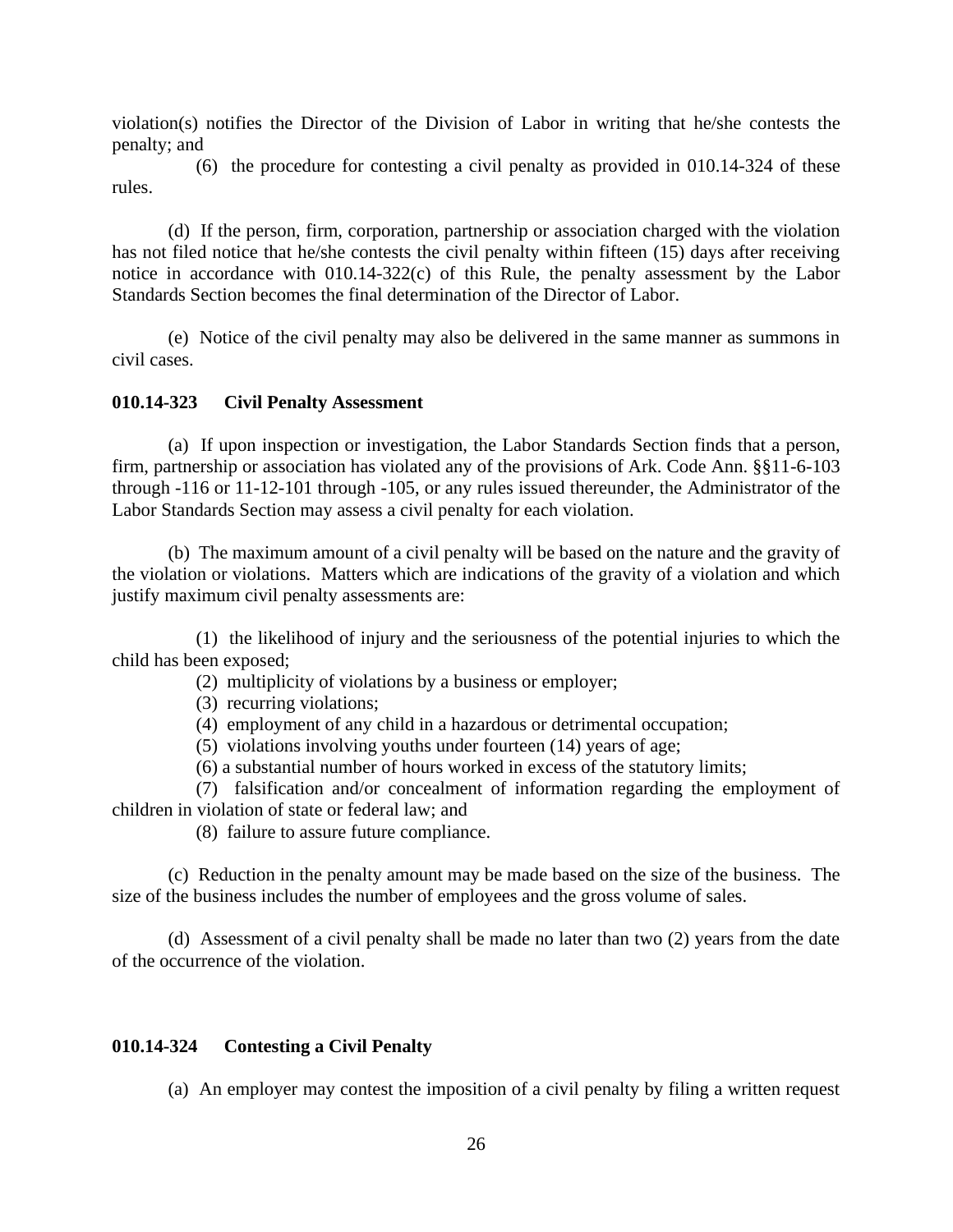for a hearing with the Director of the Division of Labor, 900 West Capitol, Suite 400, Little Rock, Arkansas 72201. The written request must be made within fifteen (15) days after the employer's receipt of notification of the civil penalty or the assessment will become final.

(b) A written request for a hearing shall be referred to a hearing officer designated by the director.

(c) The employer shall be provided at least twenty (20) days notice of the hearing. Such notice shall include:

(1) a statement of the time, date, place, and nature of the hearing;

(2) a statement of the legal authority and jurisdiction under which the hearing is to be held;

(3) a short and plain statement of the matters of fact and law asserted; and

(4) a statement that the employer may, upon written request, obtain the issuance of a subpoena by the director for the attendance and testimony of witnesses and the production of documents.

(d) The designated hearing officer shall, after consideration of the evidence, issue a decision setting forth findings of fact and conclusions of law. Such decision shall become the final determination of the director, unless judicial review is sought within thirty (30) days pursuant to the Administrative Procedures Act, Ark. Code Ann. § 25-15-212.

# **EFFECTIVE DATE AND HISTORY**

#### **010.14-325 Effective Date and History**

(a) The Department originally promulgated rules pertaining to Act 647 of 1987 (established standards for employment of children in the entertainment industry) on June 3, 1987. The Department promulgated comprehensive rules for other jurisdictional statutes effective April 14, 1992.

(b) Rule 010.14-306 (b)(9) pertaining to hazardous occupations was adopted effective July 28, 1995.

(c) Rule 010.14-318 pertaining to permissible hours for children under 18 was amended effective December 1, 2005.

(d) Effective January 1, 2019, Rule 010.14-300; -318; and -319 were amended to remove reference to 17 year olds pursuant to Act 162 of 2015. Rule 010.14-313 was amended regarding hours and rest time for children in the entertainment industry. Additionally, the child labor rules were re-numbered and some references updated.